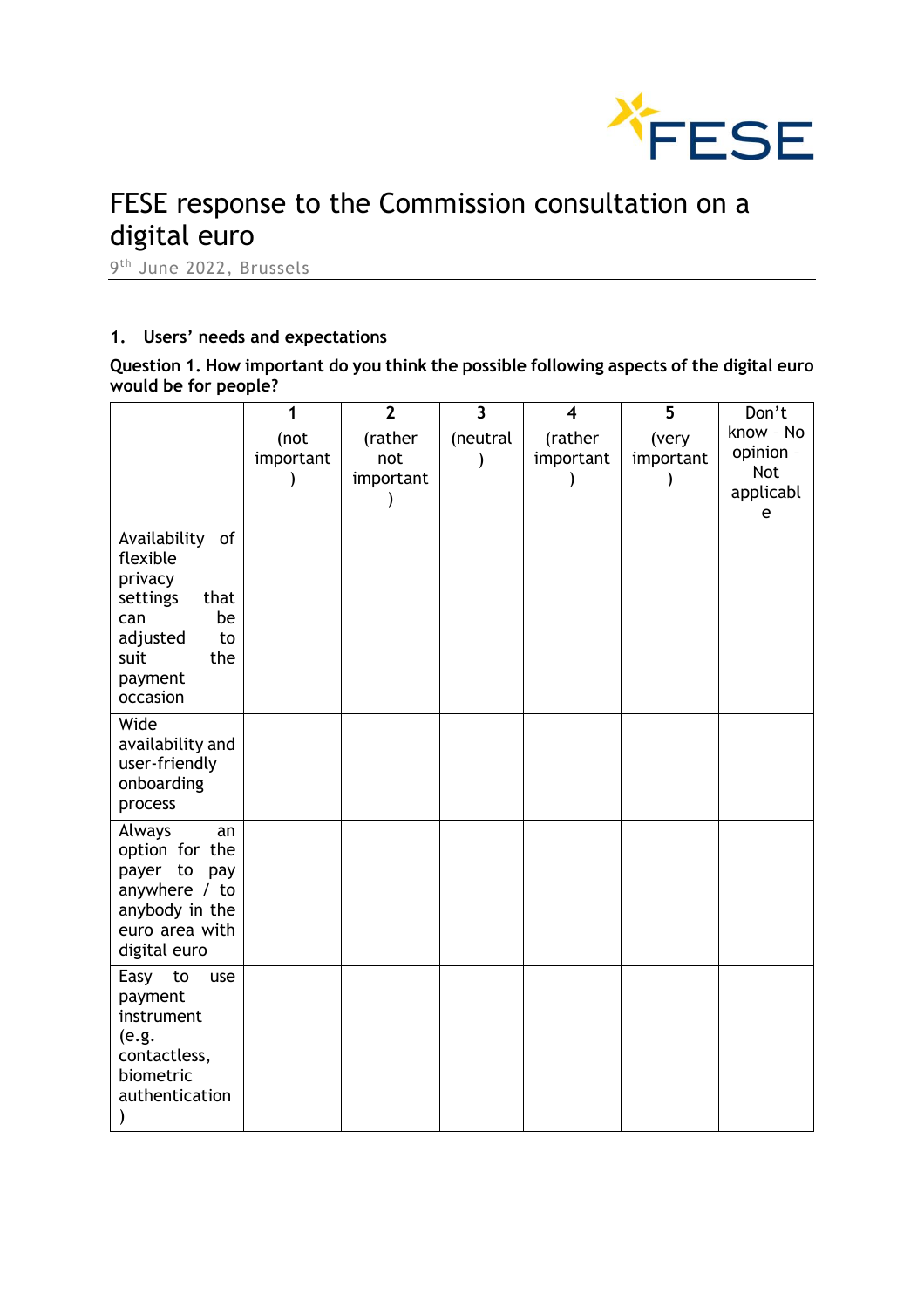| Account-based<br>payment<br>instrument                                        |  |  |  |
|-------------------------------------------------------------------------------|--|--|--|
| Bearer-based<br>payment<br>instrument                                         |  |  |  |
| Real<br>time<br>settlement<br>$\prime$<br>Instant<br>of<br>reception<br>funds |  |  |  |
| Cost-free<br>for<br>payers                                                    |  |  |  |
| Payment asset<br>is credit risk-<br>(central<br>free<br>bank liability)       |  |  |  |
| Offline<br>payments<br>(face to face<br>without<br>connectivity)              |  |  |  |
| Ability<br>to<br>program<br>conditional<br>payments                           |  |  |  |
| Other benefits                                                                |  |  |  |

**To the extent you deem it necessary, please explain the reasoning of your answers to question 1:**

**Question 2. How important do you think the following aspects of the digital euro would be for merchants?**

|                                        | (not<br>important | $\mathbf{2}$<br>(rather<br>not<br>important | 3<br>(neutral | 4<br>(rather<br>important | 5<br>(very<br>important | Don't<br>know -<br>No<br>opinion -<br><b>Not</b><br>applicabl<br>e |
|----------------------------------------|-------------------|---------------------------------------------|---------------|---------------------------|-------------------------|--------------------------------------------------------------------|
| Low<br>acquiring/mercha<br>nt fees     |                   |                                             |               |                           |                         |                                                                    |
| acquiring<br><b>Better</b><br>services |                   |                                             |               |                           |                         |                                                                    |
| Standards for EU<br>wide<br>acceptance |                   |                                             |               |                           |                         |                                                                    |

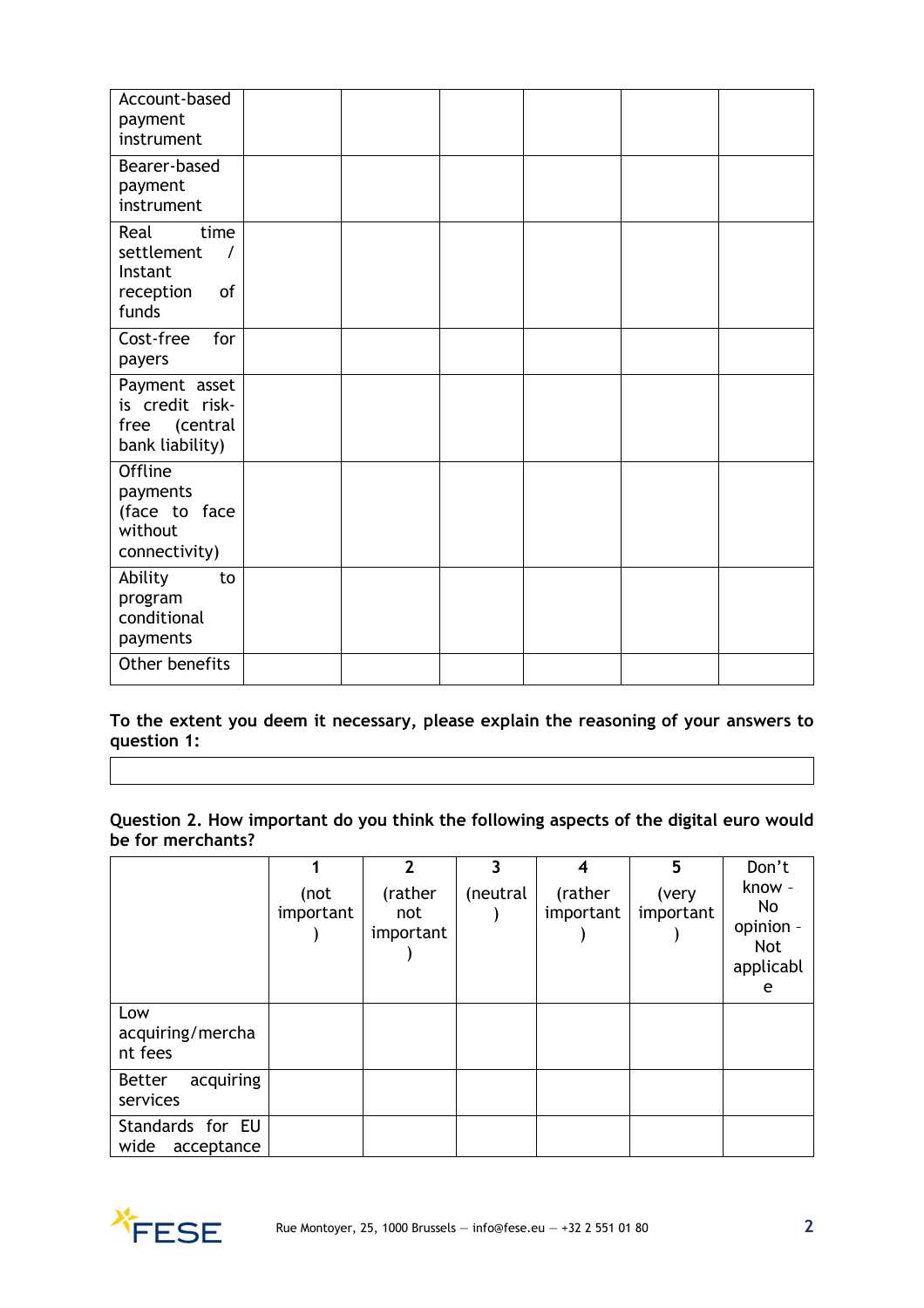| infrastructure<br>POS),<br>(e.g.<br>allowing for pan-<br>European<br>payments |  |  |  |
|-------------------------------------------------------------------------------|--|--|--|
| Account-based<br>payment<br>instrument                                        |  |  |  |
| Bearer-based<br>payment<br>instrument                                         |  |  |  |
| Real<br>time<br>settlement<br>Instant reception<br>of funds                   |  |  |  |
| Offline payments<br>face<br>(face<br>to<br>without<br>connectivity)           |  |  |  |
| Other benefits                                                                |  |  |  |

**To the extent you deem it necessary, please explain the reasoning of your answers to question 2, providing quantitative evidence or estimates:**

**Question 3. In view of the most important value-added features you consider a digital euro may bring to people (see question 1), in which payment situations do you think the digital euro would bring that added value for people?**

|                                                                                          | (not<br>important | $\overline{2}$<br>(rather<br>not<br>important | 3<br>(neutral | 4<br>(rather<br>important | 5<br>(very<br>important | Don't<br>know -<br>No<br>opinion -<br>Not<br>applicabl<br>e |
|------------------------------------------------------------------------------------------|-------------------|-----------------------------------------------|---------------|---------------------------|-------------------------|-------------------------------------------------------------|
| Paying<br>with<br>transferring<br>digital euros to a<br>(natural) person<br>face-to-face |                   |                                               |               |                           |                         |                                                             |
| Paying<br>with/transferrin<br>g digital euros to<br>(natural)<br>a<br>person remotely    |                   |                                               |               |                           |                         |                                                             |
| Paying for goods<br>or services at a                                                     |                   |                                               |               |                           |                         |                                                             |

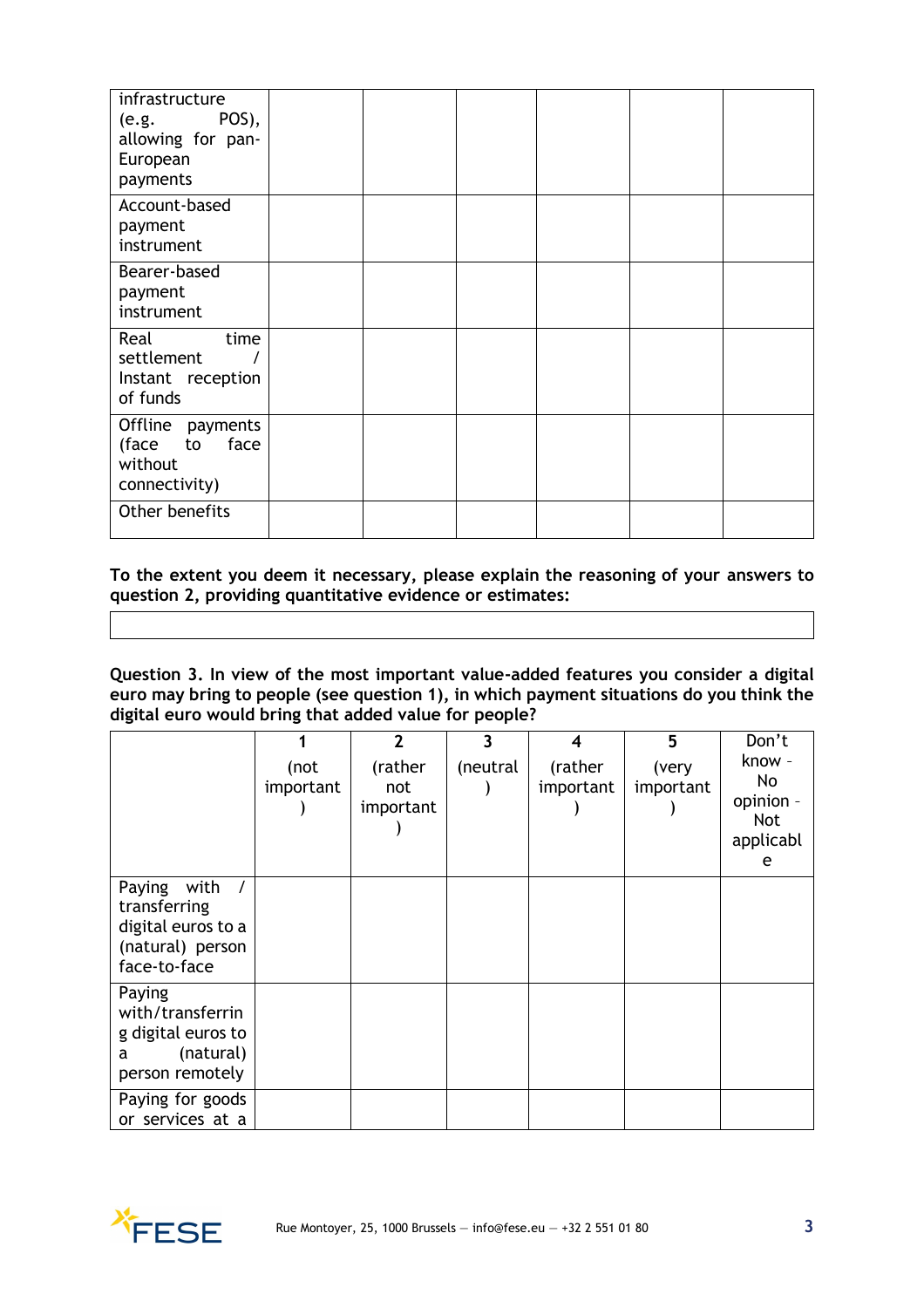| point of sale<br>(face-to-face)                                                           |  |  |  |
|-------------------------------------------------------------------------------------------|--|--|--|
| Paying for goods<br>services<br><b>or</b><br>remotely<br>$(e-$<br>commerce)               |  |  |  |
| Machine<br>to<br>machine<br>Payments<br>(Industry<br>4.0,<br>IoT                          |  |  |  |
| in<br>Paying<br>situations<br>without<br>connectivity<br>offline face to<br>face payments |  |  |  |
| Other<br>institutions                                                                     |  |  |  |

**To the extent you deem it necessary, please explain the reasoning of your answers to question 3, providing quantitative evidence or estimates:**

**Question 4. In view of the most important value-added features you consider a digital euro may bring to businesses/merchants (see question 2), in which payment situations do you think the digital euro would bring added value for businesses/merchants?**

|                                                                       |                   | $\overline{2}$              | $\overline{\mathbf{3}}$ | 4                    | 5                  | Don't                                           |
|-----------------------------------------------------------------------|-------------------|-----------------------------|-------------------------|----------------------|--------------------|-------------------------------------------------|
|                                                                       | (not<br>important | (rather<br>not<br>important | (neutral                | (rather<br>important | (very<br>important | know - No<br>opinion -<br>Not<br>applicabl<br>e |
| Getting<br>paid<br>physical<br>in<br>shops,<br>marketplaces<br>, etc. |                   |                             |                         |                      |                    |                                                 |
| Getting<br>paid<br>in<br>$e-$<br>commerce                             |                   |                             |                         |                      |                    |                                                 |
| Paying<br>invoices                                                    |                   |                             |                         |                      |                    |                                                 |
| Trade finance                                                         |                   |                             |                         |                      |                    |                                                 |
| Machine<br>to<br>Machine<br>payments                                  |                   |                             |                         |                      |                    |                                                 |
| in<br>Paying<br>situations                                            |                   |                             |                         |                      |                    |                                                 |

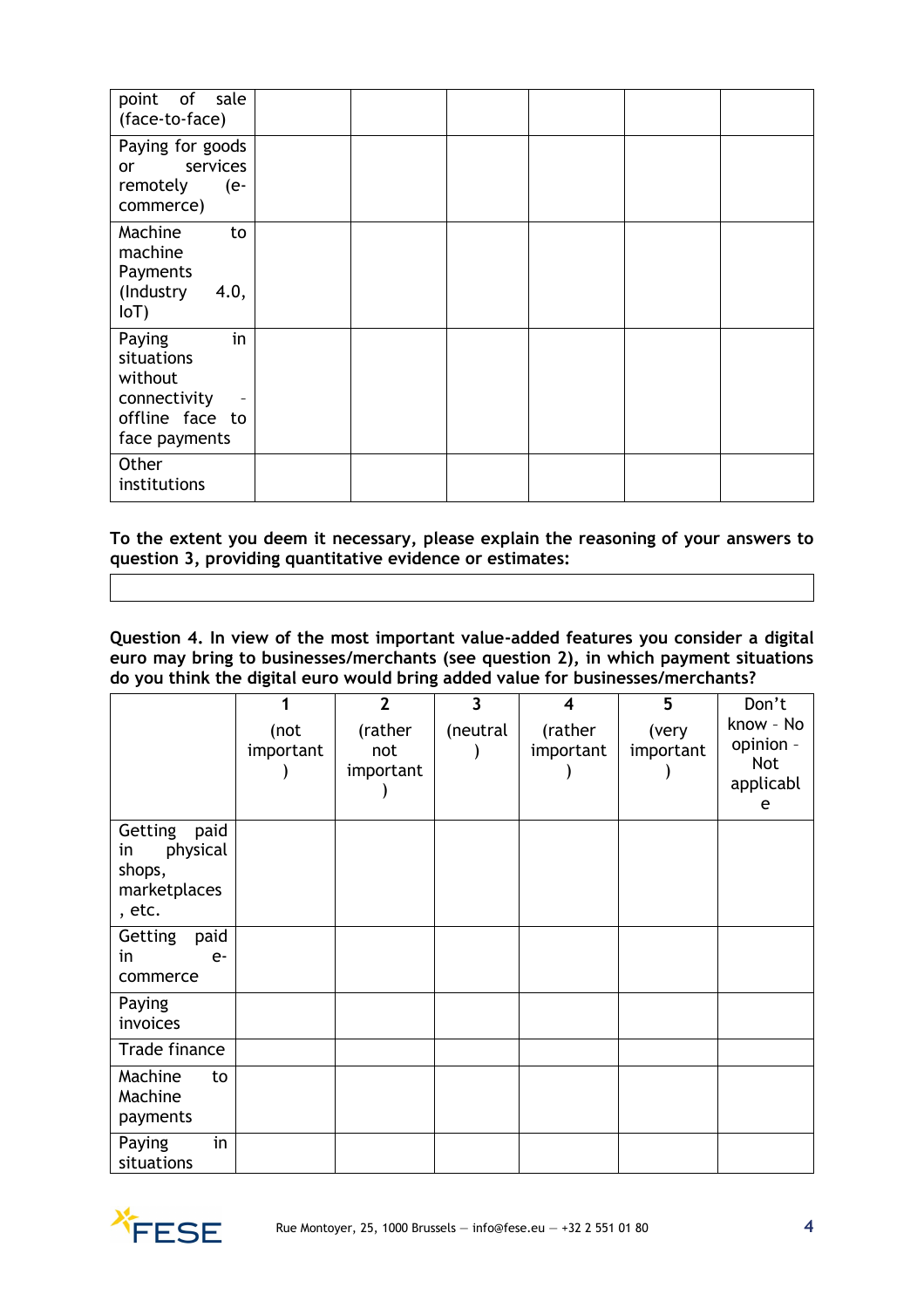| without<br>connectivity -<br>offline face to<br>face<br>payments          |  |  |  |
|---------------------------------------------------------------------------|--|--|--|
| Others<br>(please<br>specify)                                             |  |  |  |
| Delivery<br>$\bullet$<br>versus<br>Payment<br>(DVP)                       |  |  |  |
| Use<br>as<br>$\bullet$<br>collateral<br>the<br>in<br>wholesale<br>context |  |  |  |

**To the extent you deem it necessary, please explain the reasoning of your answers to question 4, providing quantitative evidence or estimates:** 

**Question 5. How important would the following policy outcomes related to the possible issuance of a digital euro be in your opinion?**

|                                                                                                                            | 1                 | $\overline{2}$              | $\overline{\mathbf{3}}$ | $\overline{\mathbf{4}}$ | $\overline{5}$     | Don't                                                  |
|----------------------------------------------------------------------------------------------------------------------------|-------------------|-----------------------------|-------------------------|-------------------------|--------------------|--------------------------------------------------------|
|                                                                                                                            | (not<br>important | (rather<br>not<br>important | (neutral                | (rather<br>important    | (very<br>important | know - No<br>opinion -<br><b>Not</b><br>applicabl<br>e |
| Providing<br>access<br>to<br>public money<br>in digital form<br>for everyone                                               |                   |                             |                         |                         |                    | X                                                      |
| Monetary<br>sovereignty                                                                                                    |                   |                             |                         |                         | X                  |                                                        |
| stronger<br>A<br>open strategic<br>autonomy for<br>the EU                                                                  |                   |                             |                         |                         | X                  |                                                        |
| broader<br>A<br>access<br>to<br>digital<br>payments for<br>people<br>with<br>less<br>digital<br>skills,<br>disabilities or |                   |                             |                         |                         |                    | X                                                      |

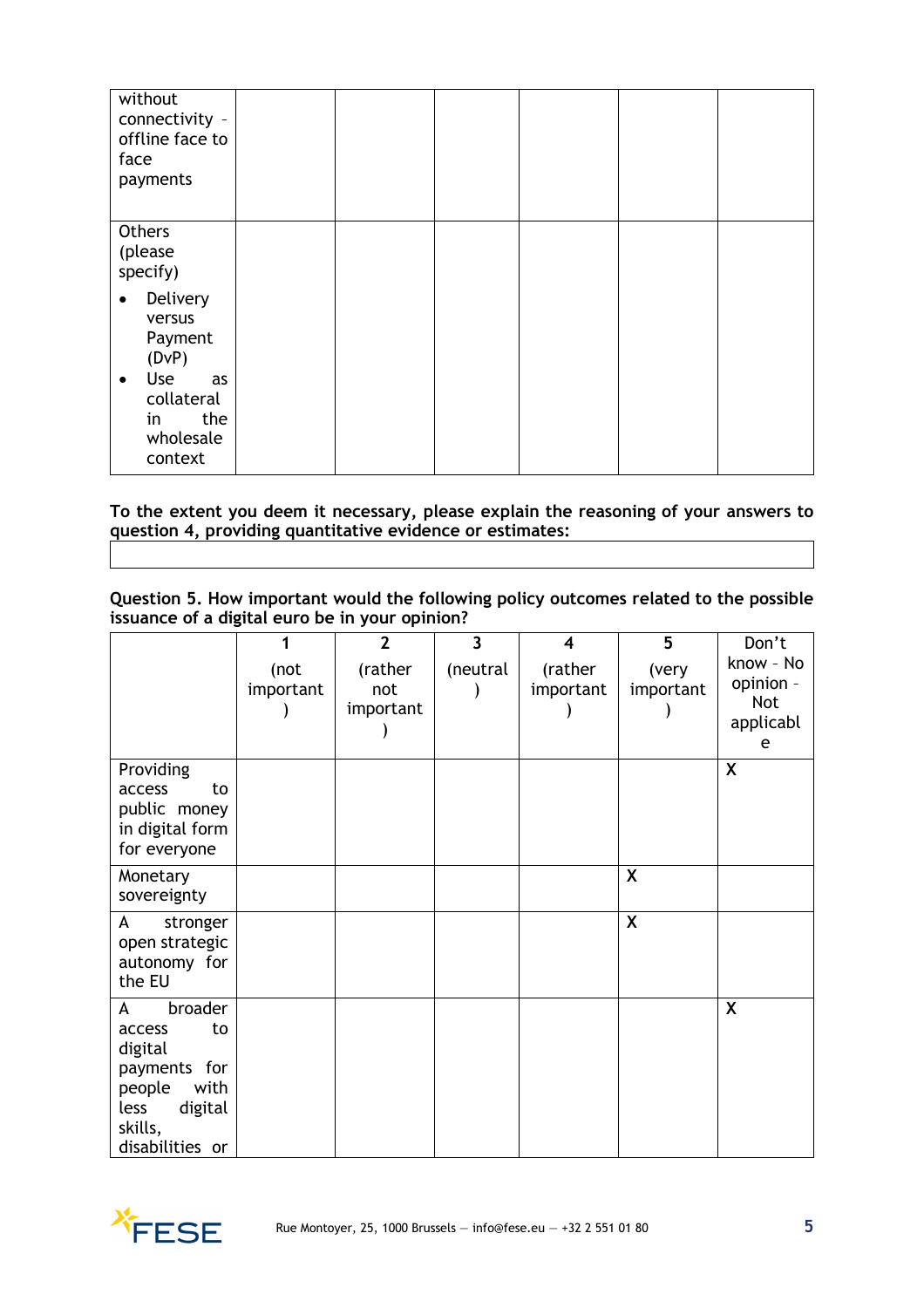| other physical<br>vulnerabilitie                                                                                                                                                               |  |  |                  |              |
|------------------------------------------------------------------------------------------------------------------------------------------------------------------------------------------------|--|--|------------------|--------------|
| S                                                                                                                                                                                              |  |  |                  |              |
| A<br>broader<br>to<br>access<br>digital<br>payments for<br>unbanked<br>people<br>(i.e.<br>without bank<br>account)                                                                             |  |  |                  | X            |
| Enabling<br>for<br>pan-European<br>payments                                                                                                                                                    |  |  | X                |              |
| Preserving<br>privacy<br>and<br>data<br>protection in<br>payments                                                                                                                              |  |  | $\boldsymbol{X}$ |              |
| Development<br>of the EU's<br>digital<br>economy<br>innovation                                                                                                                                 |  |  | X                |              |
| Facilitating<br>the provision<br>of<br>Europe-<br>wide<br>private<br>payment<br>solutions                                                                                                      |  |  | $\boldsymbol{X}$ |              |
| Providing<br>$\mathsf{a}$<br>European<br>public<br>alternative to<br>the emerging<br>new payment<br>solutions such<br>crypto<br>as<br>assets,<br>stablecoins<br>and<br>foreign<br><b>CBDCs</b> |  |  | X                |              |
| Decrease<br>payment costs                                                                                                                                                                      |  |  |                  | $\mathsf{x}$ |
| Other (please<br>specify):<br>Please<br>see<br>below                                                                                                                                           |  |  |                  |              |

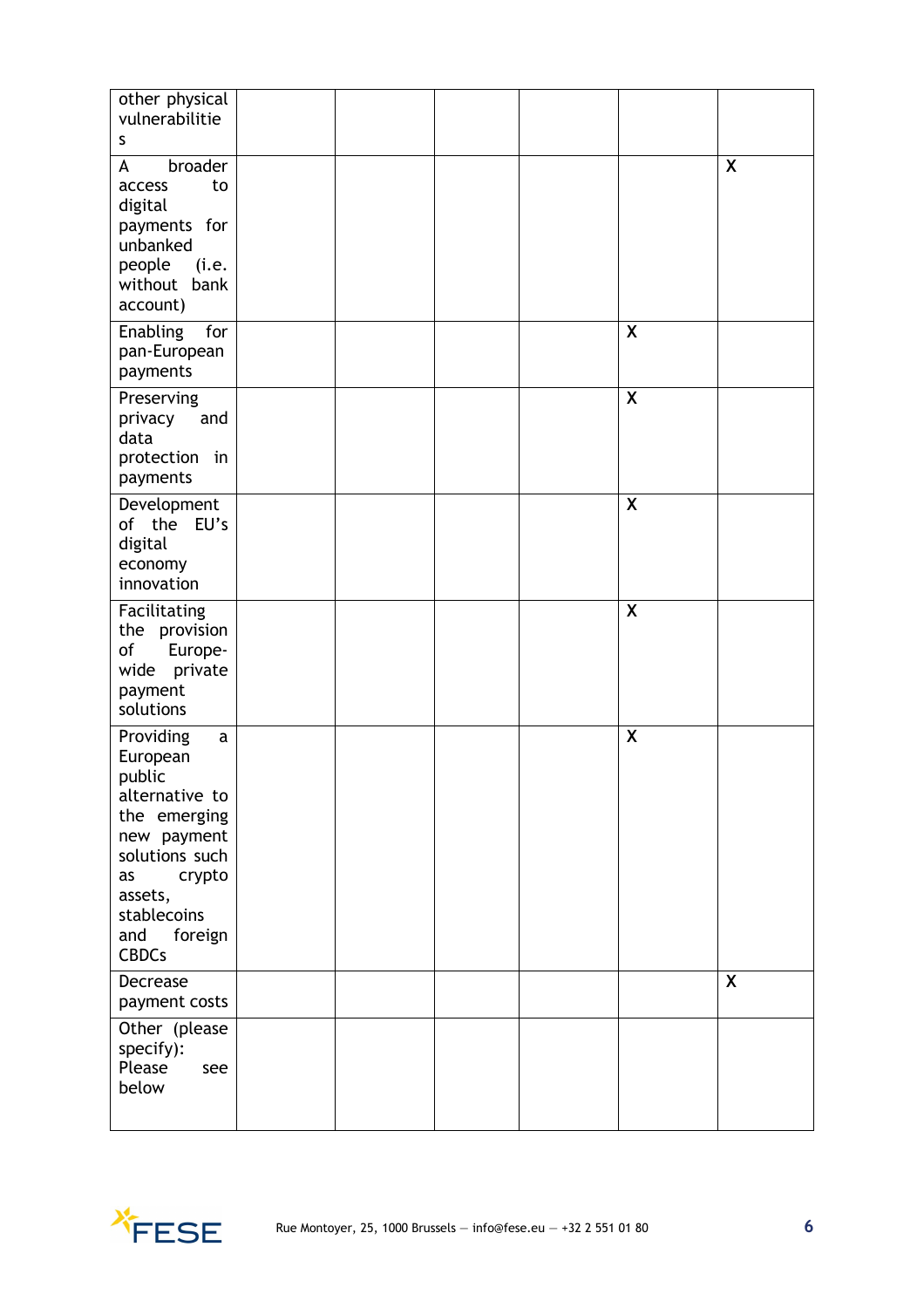**To the extent you deem it necessary, please explain the reasoning of your answers to question 5, providing quantitative evidence or estimates:**

|                      | Question 6. What aspects or features of the digital euro would be important to support |  |  |  |
|----------------------|----------------------------------------------------------------------------------------|--|--|--|
| financial inclusion? |                                                                                        |  |  |  |

|                                                                                            | (not<br>important | $\overline{2}$<br>(rather<br>not<br>important | $\overline{\mathbf{3}}$<br>(neutral | $\overline{\bf 4}$<br>(rather<br>important | 5<br>(very<br>important | Don't<br>know - No<br>opinion -<br><b>Not</b><br>applicabl<br>e |
|--------------------------------------------------------------------------------------------|-------------------|-----------------------------------------------|-------------------------------------|--------------------------------------------|-------------------------|-----------------------------------------------------------------|
| Easy<br>process<br>of onboarding                                                           |                   |                                               |                                     |                                            |                         |                                                                 |
| No need for<br>bank account                                                                |                   |                                               |                                     |                                            |                         |                                                                 |
| Easy payment<br>process<br>(initiating and<br>authenticatin<br>g a payment<br>transaction) |                   |                                               |                                     |                                            |                         |                                                                 |
| Accessible<br>device<br>for<br>payments<br>(e.g.<br>chipcards)                             |                   |                                               |                                     |                                            |                         |                                                                 |
| of<br><b>Enabling</b><br>offline, peer-<br>to-peer<br>transactions                         |                   |                                               |                                     |                                            |                         |                                                                 |
| Other (please<br>specify)                                                                  |                   |                                               |                                     |                                            |                         |                                                                 |

**To the extent you deem it necessary, please explain the reasoning of your answers to question 6, providing quantitative evidence or estimates:**

- **2. The digital euro's role for the EU's payment systems and the digital economy**
- 2.1. The digital euro's role in supporting pan-European payments and strengthening Europe's open strategic autonomy

**Question 7. What aspects or features of the digital euro would be important to support pan-European payments and to strengthen Europe's open strategic autonomy?**

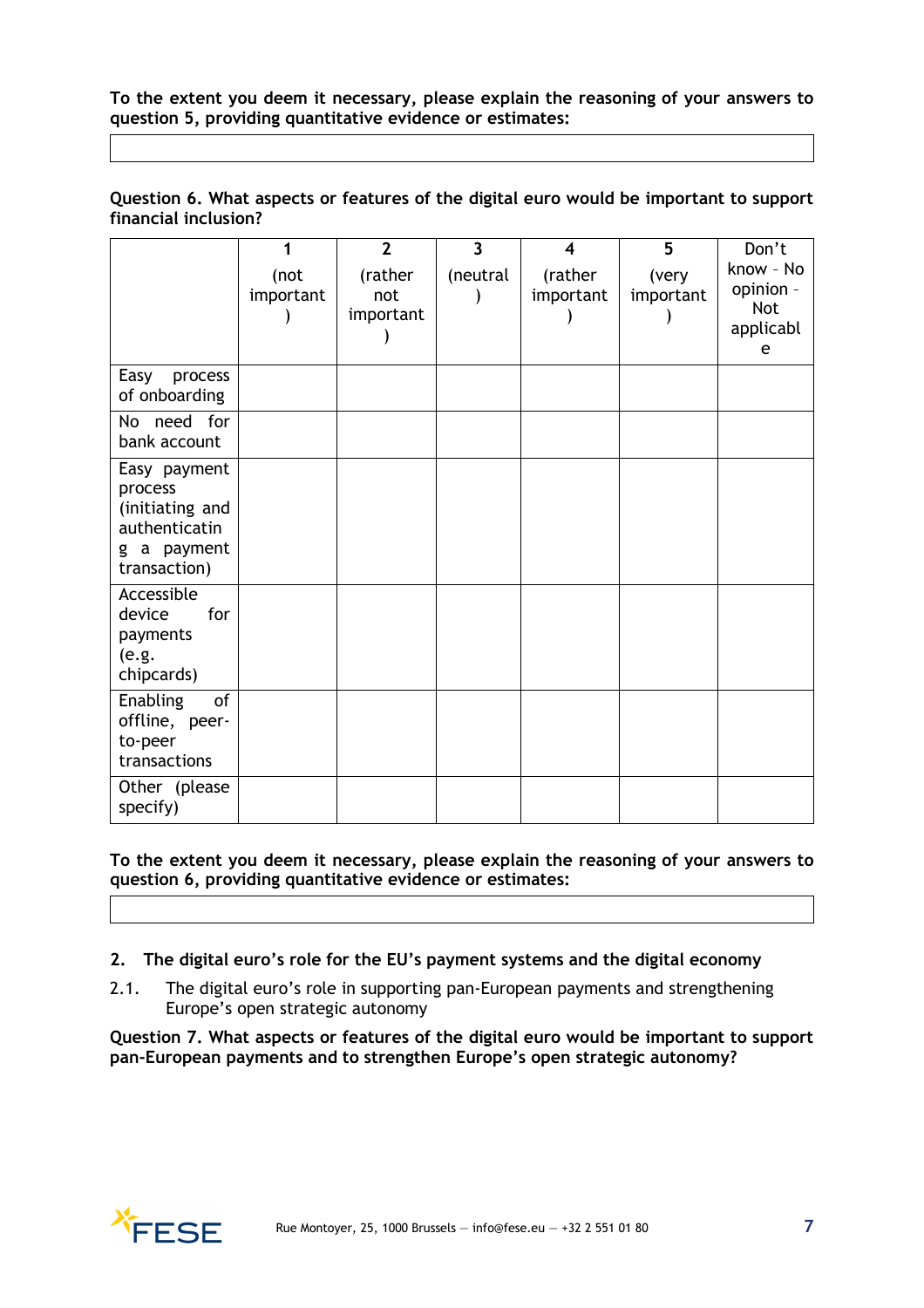|                                                                                                                                                                                                                                                                                               | 1                      | $\overline{2}$                   | $\overline{\mathbf{3}}$ | 4                         | 5                       | Don't                                                     |
|-----------------------------------------------------------------------------------------------------------------------------------------------------------------------------------------------------------------------------------------------------------------------------------------------|------------------------|----------------------------------|-------------------------|---------------------------|-------------------------|-----------------------------------------------------------|
|                                                                                                                                                                                                                                                                                               | (not<br>importan<br>t) | (rather<br>not<br>importan<br>t) | (neutral                | (rather<br>importan<br>t) | (very<br>importan<br>t) | know -<br>No<br>opinion -<br><b>Not</b><br>applicabl<br>e |
| A new form of pan-<br>European<br>instant<br>digital<br>payment<br>complementing<br>the existing offer<br>for point of sale<br>(POS, face to face<br>payments in e.g.<br>shops)<br>and<br>$e-$<br>commerce without<br>a (quasi) universal<br>acceptance<br>in<br>physical and online<br>shops |                        |                                  |                         |                           |                         |                                                           |
| A new form of pan-<br>European<br>instant<br>digital<br>payment<br>complementing<br>the existing offer<br>for point of sale<br>(POS, face with a<br>(quasi)<br>universal<br>acceptance<br>in<br>physical and online<br>shops                                                                  |                        |                                  |                         |                           |                         |                                                           |
| public<br>digital<br>A<br>means of payments<br>that can be offered<br>through<br>all<br>available payment<br>solutions                                                                                                                                                                        |                        |                                  |                         |                           |                         |                                                           |
| A digital payment<br>means allowing for<br>online third-party<br>validation<br>οf<br>transactions                                                                                                                                                                                             |                        |                                  |                         |                           |                         |                                                           |
| A digital payment<br>means allowing for<br>offline<br>peer-to-<br>peer transactions                                                                                                                                                                                                           |                        |                                  |                         |                           |                         |                                                           |
| A digital means of<br>payment offering<br>programmable<br>payment features                                                                                                                                                                                                                    |                        |                                  |                         |                           |                         |                                                           |

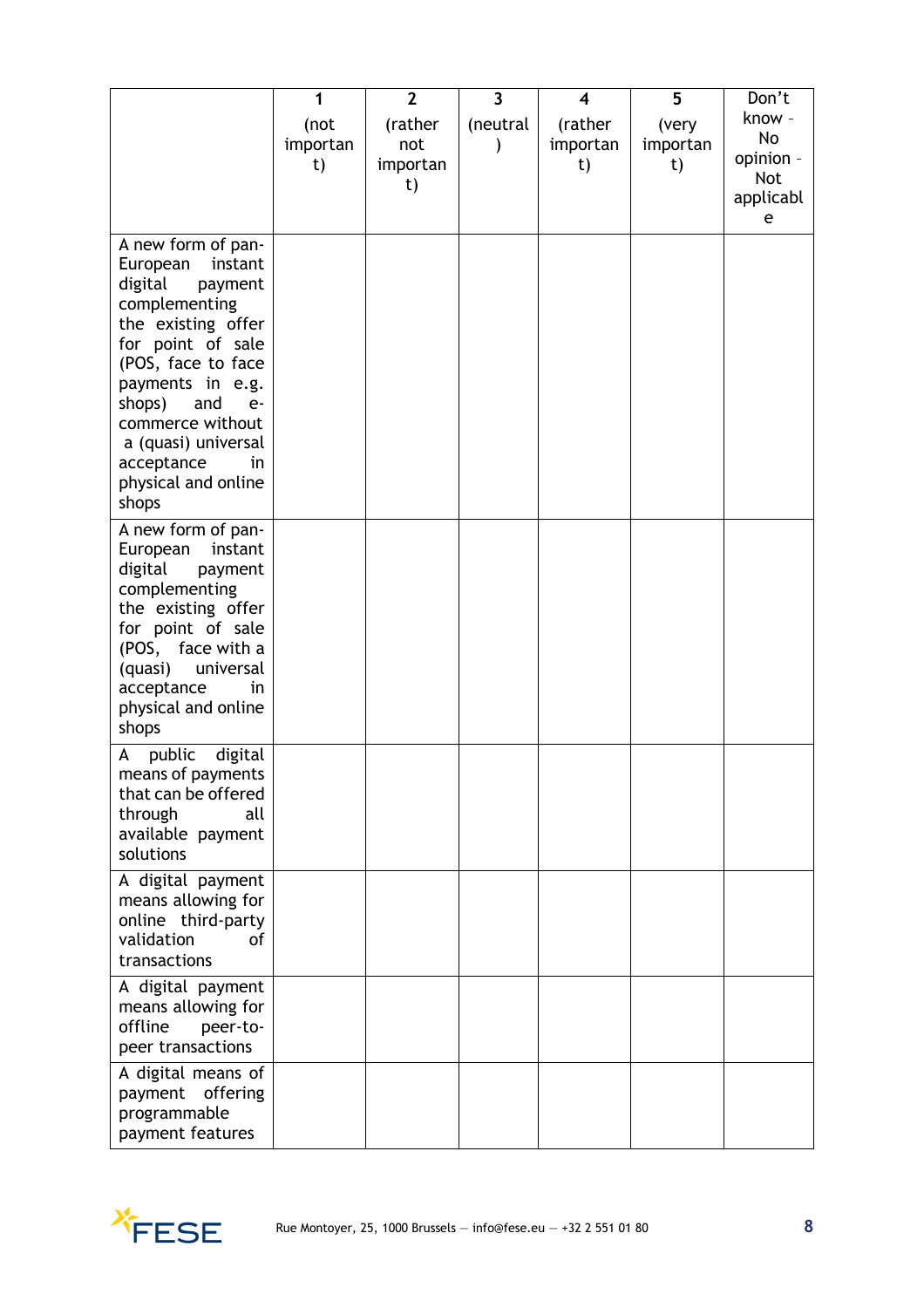| Others   | (please) |  |  |  |
|----------|----------|--|--|--|
| specify) |          |  |  |  |

# **For those aspects you deem most important, please explain your answers to question 7:**

# **Question 8. How would the following aspects of a digital euro support a diversified and competitive retail payments market, where a variety of payment service providers offer a broad range of payment solutions?**

|                                                                                                                                                                                                          | 1                 | $\overline{2}$              | $\overline{\mathbf{3}}$ | $\overline{\mathbf{4}}$ | 5                  | Don't                                                |
|----------------------------------------------------------------------------------------------------------------------------------------------------------------------------------------------------------|-------------------|-----------------------------|-------------------------|-------------------------|--------------------|------------------------------------------------------|
|                                                                                                                                                                                                          | (not<br>important | (rather<br>not<br>important | (neutral                | (rather<br>important    | (very<br>important | know - No<br>opinion<br><b>Not</b><br>applicabl<br>e |
| Allowing<br>for<br>the<br>distribution of<br>digital<br>the<br>euro to take<br>place through<br>regulated<br>financial<br>intermediarie<br>(Payment<br>S<br>Service<br>Providers)                        |                   |                             |                         |                         | X                  |                                                      |
| Offering<br>another<br>form<br>of central bank<br>money in the<br>context of a<br>declining<br>use<br>of cash<br>for<br>payments                                                                         |                   |                             |                         |                         |                    | X                                                    |
| of<br>Existence<br>holding caps or<br>interest<br>and<br>fees on large<br>holdings<br>to<br>limit the store<br>of value in the<br>form of digital<br>(for<br>euros<br>financial<br>stability<br>reasons) |                   |                             |                         |                         |                    | $\boldsymbol{\mathsf{X}}$                            |
| <b>Using</b><br>the<br>digital<br>euro<br>acceptance<br>network<br>to                                                                                                                                    |                   |                             |                         |                         | X                  |                                                      |

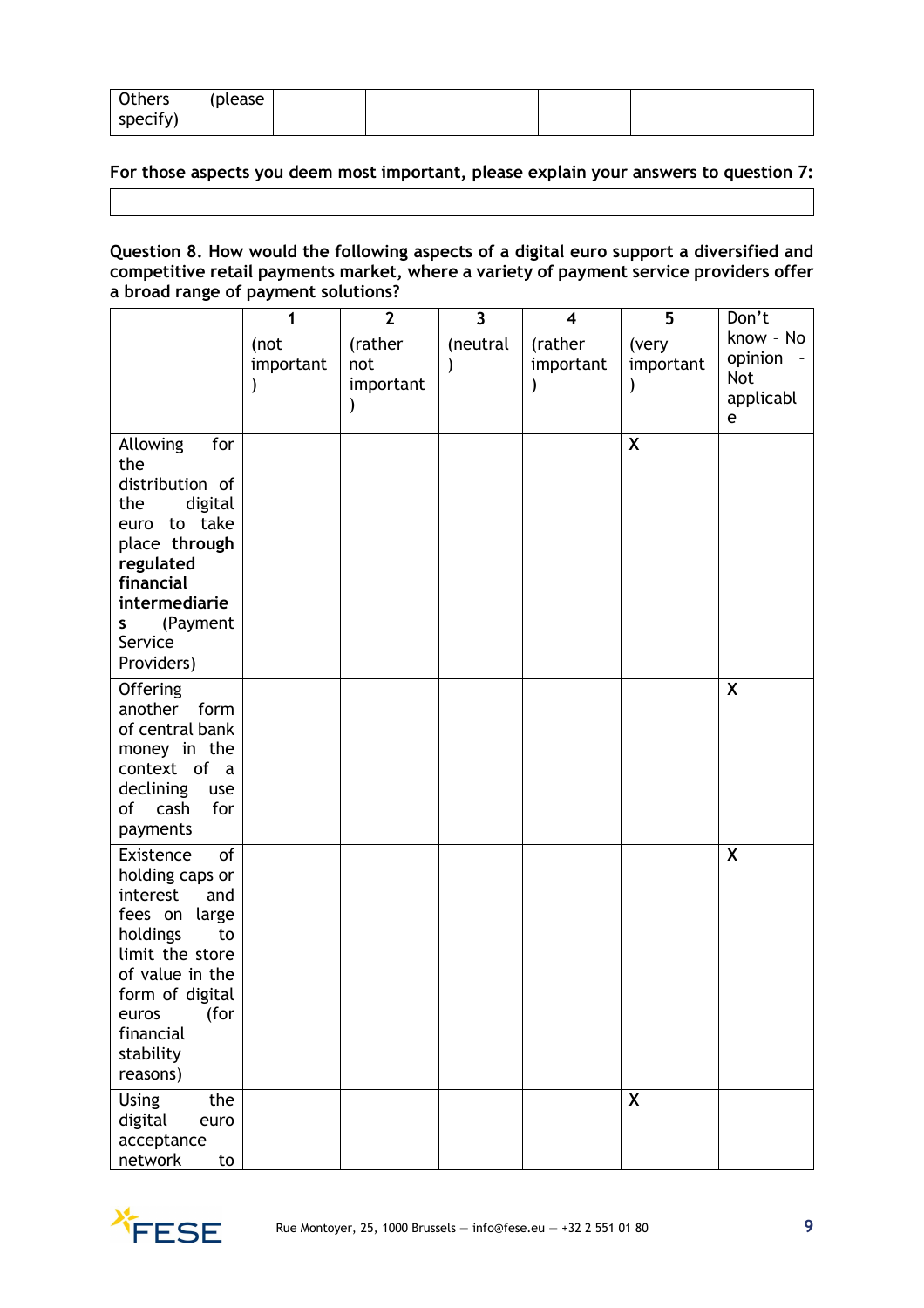| foster<br>pan-<br>European<br>private sector<br>initiatives |  |  |  |
|-------------------------------------------------------------|--|--|--|
| Others (please<br>specify)                                  |  |  |  |

**To the extent you deem it necessary, please explain the reasoning of your answers to question 8, providing quantitative evidence or estimates:**

# 2.2. The digital euro's role for the digital economy

#### **Question 9. How important the following possibilities for the use of a digital euro would be to support the development of the EU's digital economy?**

|                                                                                                                                                                        | 1                      | $\overline{2}$                   | $\overline{\mathbf{3}}$   | $\overline{\mathbf{4}}$   | 5                       | Don't                                                   |
|------------------------------------------------------------------------------------------------------------------------------------------------------------------------|------------------------|----------------------------------|---------------------------|---------------------------|-------------------------|---------------------------------------------------------|
|                                                                                                                                                                        | (not<br>importan<br>t) | (rather<br>not<br>importan<br>t) | (neutral<br>$\mathcal{E}$ | (rather<br>importan<br>t) | (very<br>importan<br>t) | know<br>No<br>opinion -<br><b>Not</b><br>applicabl<br>e |
| Possibility<br>for<br>programmable<br>payment<br>functionalities<br>provided<br>through<br>digital<br>the<br>euro<br>solution                                          |                        |                                  |                           |                           | X                       |                                                         |
| Possibility<br>for<br>with<br>integration<br>other<br>payments<br>solutions<br>(independent<br>of<br>what<br>technology<br>they use)                                   |                        |                                  |                           |                           | X                       |                                                         |
| with<br>Integration<br>platforms<br>relying<br>distributed<br>on<br>ledger technology<br>(DLT)/blockchain f<br>or smart contracts<br>applications<br>(beyond payments) |                        |                                  |                           |                           | X                       |                                                         |
| Possibility<br>for<br>micro<br>and<br>stream payments                                                                                                                  |                        |                                  |                           |                           |                         | $\mathsf{x}$                                            |
| Machine<br>to<br>Machine payments<br>4.0,<br>(Industry                                                                                                                 |                        |                                  |                           |                           | X                       |                                                         |

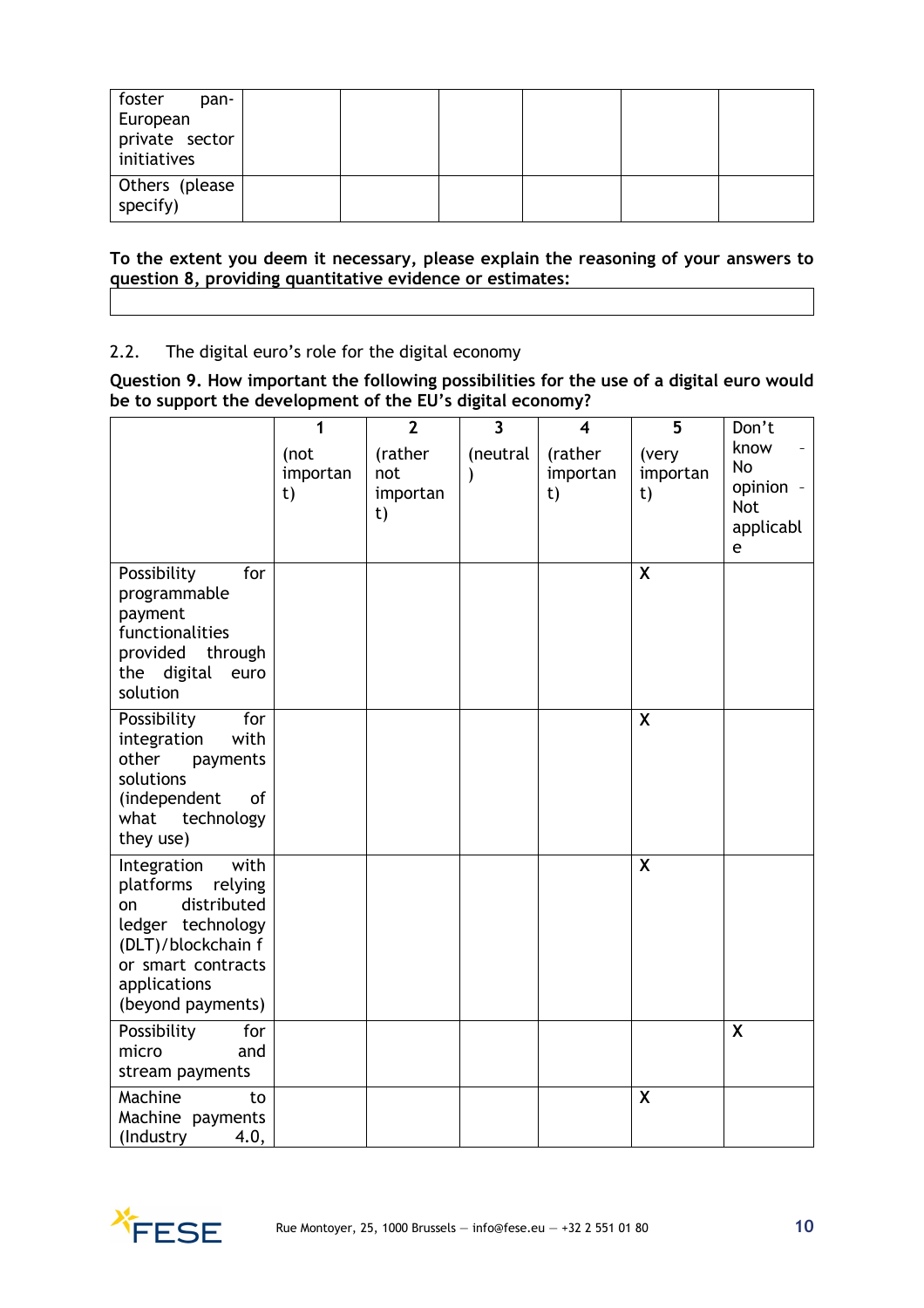| internet of things<br>(IOT))                                                                                     |  |  |   |
|------------------------------------------------------------------------------------------------------------------|--|--|---|
| A digital euro that<br>with<br>connects<br>the European<br><b>Digital</b><br><b>Identity</b><br>Wallet ecosystem |  |  | X |
| Others<br>(please<br>specify)                                                                                    |  |  |   |

**To the extent you deem it necessary, please explain the reasoning of your answers to question 9, including whether the elements of a digital economy outlined above would be better achieved if the digital euro is a bearer-based instrument or an account-based system, providing quantitative evidence or estimates:**

FESE believes that granting retail access to the digital euro entails considerable legal novelty. A retail account-based digital euro could be implemented by opening accounts directly with the Eurosystem or through supervised intermediaries, while distribution of a bearer digital euro (also referred to as "token-based" or "value-based" digital euro) would likely require the involvement of supervised intermediaries (i.e. to entities which currently have access to central bank money, be it as monetary policy counterparties in accordance with the ECB General Documentation or as participants in TARGET2).

# **Question 10. What use cases in your sector would you see for a digital euro? Please briefly explain the use case(s) you see pertinent:**

FESE sees the use of the digital euro as a way to accelerate the deployment and implementation of the distributed ledger technology (DLT) in the financial services industry. However, we consider that other trigger points would weight in the industry's decision to move for a DLT solution. Currently, DLT's benefits (versus the use of core centralised processes) remain to be demonstrated on markets where such processes are already widespread with respect to their implementation and use. Some FESE Members have been involved in successful national projects with central banks and other private sector initiatives testing the opportunities and limitations of digital money for the financial industry at a regulatory, professional, and technical level.

**3. Making the digital euro available for retail use while continuing to safeguard the legal tender status of euro cash**

**Question 11. To achieve the digital euro objectives, how important do you consider it is that a payer always has the option to pay with a digital euro as a form of currency having legal tender status?**

| $1 - Not$<br>important | 2 - Rather<br>not<br>important | $\mathbf{R}$<br>Neutral | 4 -<br>Rather<br>important | $5 - \text{Verv}$<br>important | Don't know / no<br>opinion / not<br>applicable |
|------------------------|--------------------------------|-------------------------|----------------------------|--------------------------------|------------------------------------------------|
|                        |                                |                         |                            |                                |                                                |

**Please explain your answer to question 11.**

**To the extent you deem it necessary, please consider how this could be better achieved:**

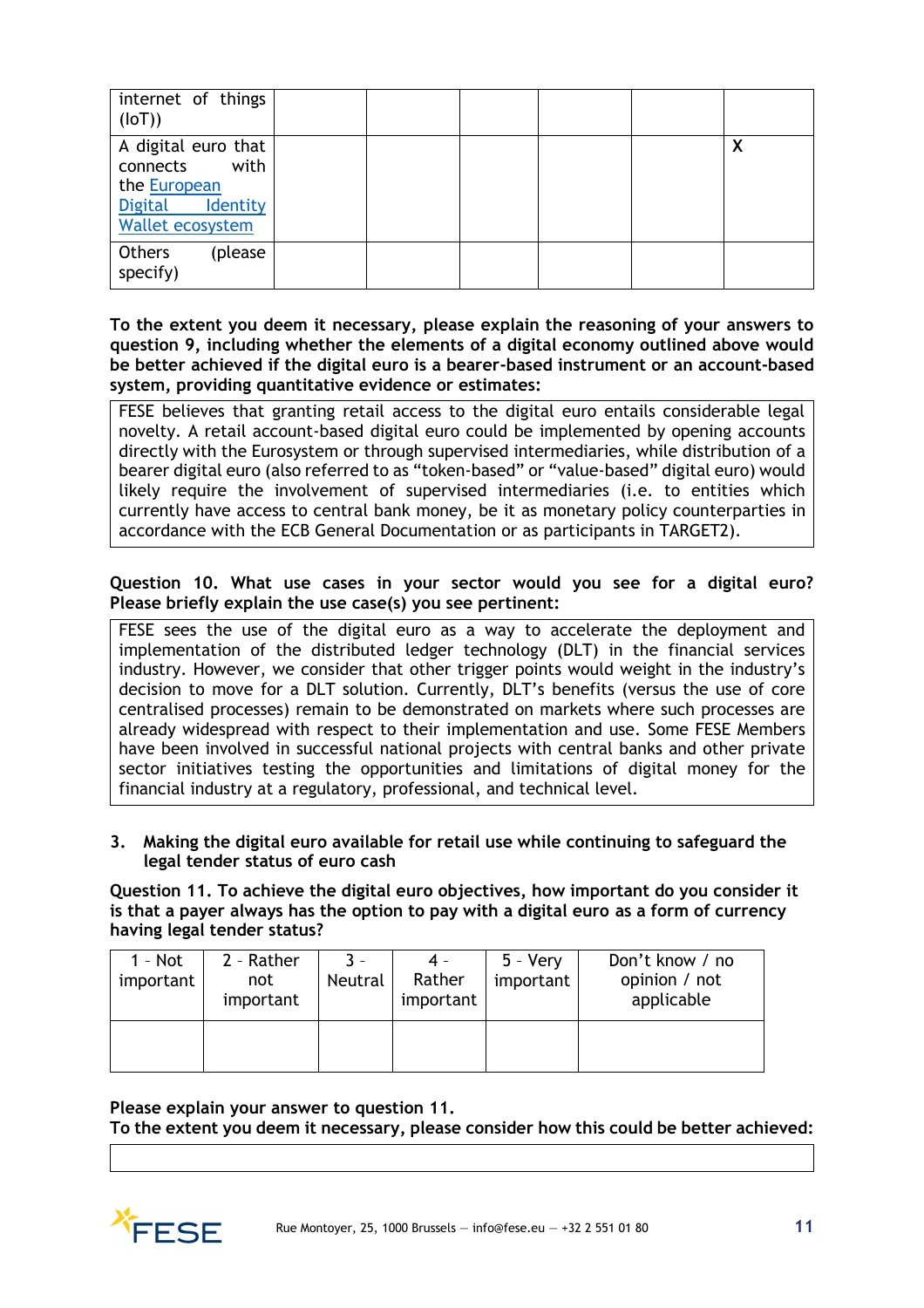**Question 12. Do you see advantages in regulating legal tender in detail at Union level, including any possible acceptance exceptions, by including a definition of legal tender status for the digital euro in EU legislation?**

| Yes                                         |
|---------------------------------------------|
| Nο                                          |
| Don't know / no opinion / not<br>applicable |

**To the extent you deem it necessary, please explain the reasoning of your answers to question 12 and the advantages/disadvantages:**

**Question 13. Should the legal tender status of the digital euro take inspiration from the current legal tender status of banknotes and coins, while addressing the specificities of a digital form of payment?**

| Yes                                         |
|---------------------------------------------|
| N٥                                          |
| Don't know / no opinion / not<br>applicable |

**To the extent you deem it necessary, please explain the reasoning of your answers to question 13, for and against:**

**Question 14. If the legal tender of the digital euro was defined in EU legislation, would there be a need for (justified and proportionate) exceptions to its acceptance?**

| Yes                                                                 |
|---------------------------------------------------------------------|
| Yes, for merchants not accepting<br>digital means of payment        |
| Yes, for small merchants                                            |
| Yes, but exceptions should be further<br>specified by Member States |
| Others                                                              |
| Don't know / no opinion / not<br>applicable                         |

**To the extent you deem it necessary, please explain the reasoning of your answers to question 14, providing quantitative evidence or estimates:**

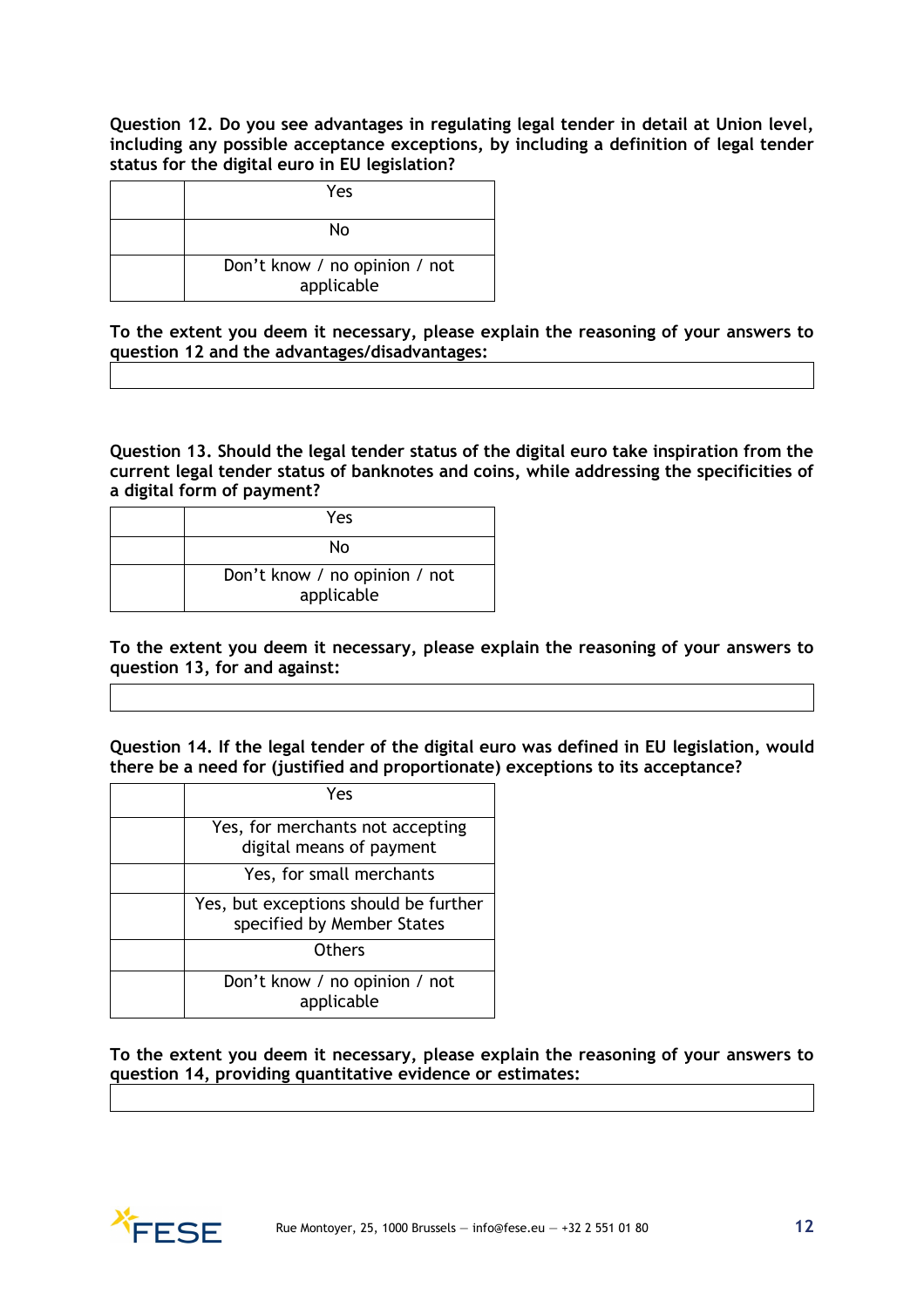**Question 15. Should there be a provision to require that the additional exceptions proposed by Member States are subject to approval by the European Commission after consulting the ECB?**

| Yes                                         |
|---------------------------------------------|
| N٥                                          |
| Don't know / no opinion / not<br>applicable |

#### **Please explain your answer to question 15:**

**Question 16. Should there be a provision for administrative sanctions for digital euro non-acceptance?**

| Yes                                         |
|---------------------------------------------|
| N٥                                          |
| Don't know / no opinion / not<br>applicable |

**Please explain your answer to question 16:** 

**Question 17. If the legal tender status of the digital euro was defined in EU legislation, should it include rules that ensure digital euro is always an option for the payer, so following categories of payees cannot unilaterally exclude digital euro acceptance within its general contractual terms and conditions?**

|                                                             | Yes | No | Don't know -<br>No opinion -<br><b>Not</b><br>applicable |
|-------------------------------------------------------------|-----|----|----------------------------------------------------------|
| Government                                                  |     |    |                                                          |
| Utilities providers                                         |     |    |                                                          |
| Large companies                                             |     |    |                                                          |
| Merchant that accept private electronic<br>means od payment |     |    |                                                          |
| Others                                                      |     |    |                                                          |

**To the extent you deem it necessary, please explain the reasoning of your answers to question 17, providing quantitative evidence or estimates:**

**Question 18. Technological and business developments might radically change the current way of payment acceptance (e.g. phones used as terminals). Irrespective of** 

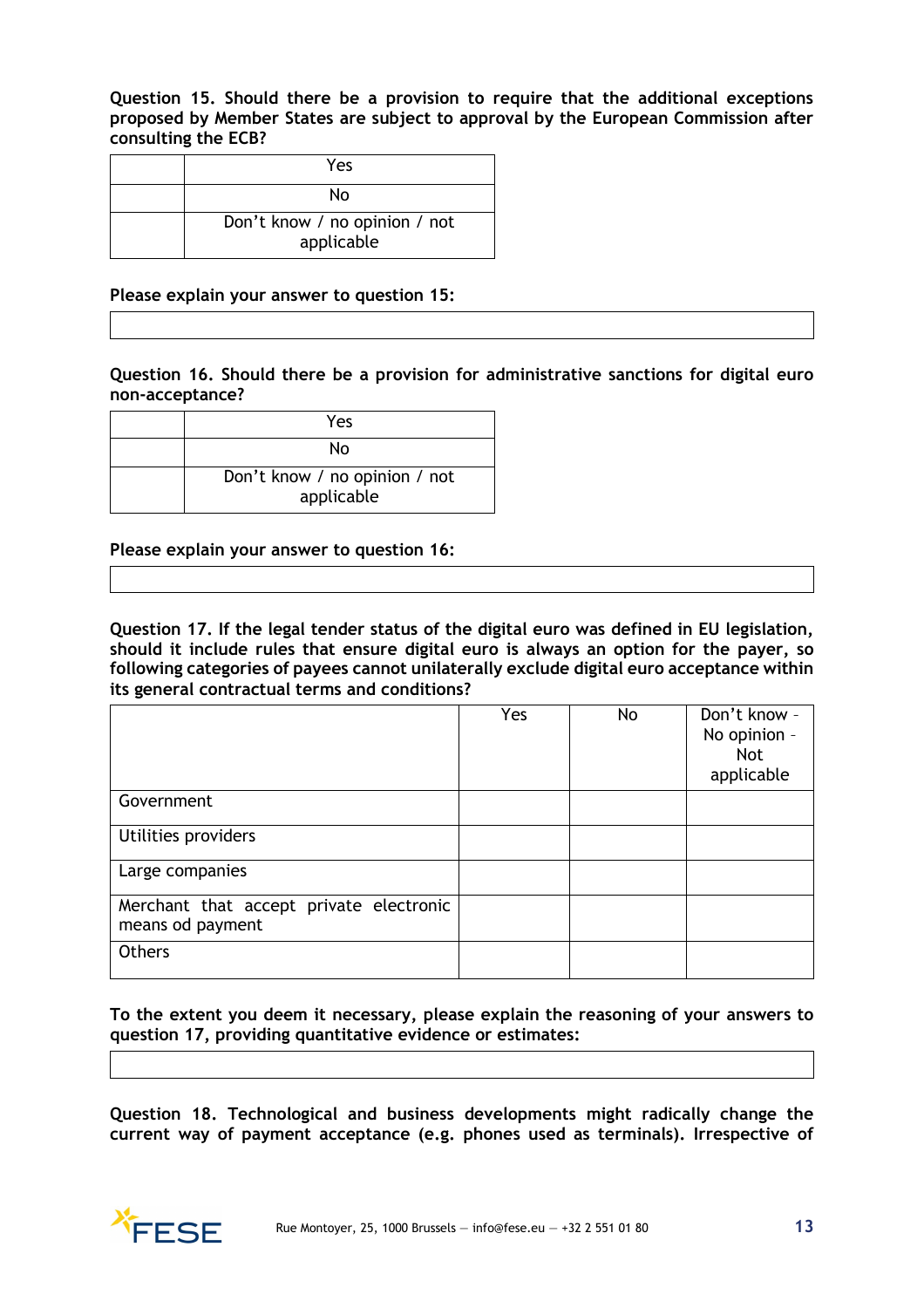**digital euro, how do you expect the cost of the acceptance infrastructure (not the transaction fees) to change with technological developments over the next 5 years?**

| 1 - Significant decrease in cost            |  |  |  |  |  |
|---------------------------------------------|--|--|--|--|--|
| 2 - Some decrease in cost                   |  |  |  |  |  |
| 3 - No change in cost                       |  |  |  |  |  |
| 4 - Some increase in cost                   |  |  |  |  |  |
| 5 - Significant increase in cost            |  |  |  |  |  |
| Don't know / no opinion / not<br>applicable |  |  |  |  |  |

**Please explain the reasoning of your answers to question 18, providing quantitative evidence or estimates:**

**Question 19. The digital euro might be granted legal tender status that merchants would need to adhere to.**

**Which and what type of additional costs would merchants face when starting to accept payments in digital euro?**

|                          | With legal tender status | Without legal tender status |
|--------------------------|--------------------------|-----------------------------|
| Type of additional costs |                          |                             |

**Please explain the reasoning of your answers to question 19, providing quantitative evidence or estimates:**

**Question 20. For merchants to be equipped to accept the digital euro, new POS terminals, new software or new app-based POS solutions may be needed. Please provide an estimate of the incremental costs necessary to accept payments in digital euro:**

|                                                                                                          | Merchants<br>accepting<br>payments<br>terminal) | (in | electronic<br><b>EUR</b> | already<br>per | Merchants<br>accepting<br>payments<br>terminal) | (in | not<br>electronic<br><b>EUR</b> | yet<br>per |
|----------------------------------------------------------------------------------------------------------|-------------------------------------------------|-----|--------------------------|----------------|-------------------------------------------------|-----|---------------------------------|------------|
| One off costs related<br>to<br>(new) POS terminals<br>for<br>accepting<br>payments<br>in<br>digital euro |                                                 |     |                          |                |                                                 |     |                                 |            |
| One-off costs related<br>to<br>software                                                                  |                                                 |     |                          |                |                                                 |     |                                 |            |
| for<br>Annual<br>cost<br>maintenance, licenses, etc.                                                     |                                                 |     |                          |                |                                                 |     |                                 |            |
| Others                                                                                                   |                                                 |     |                          |                |                                                 |     |                                 |            |

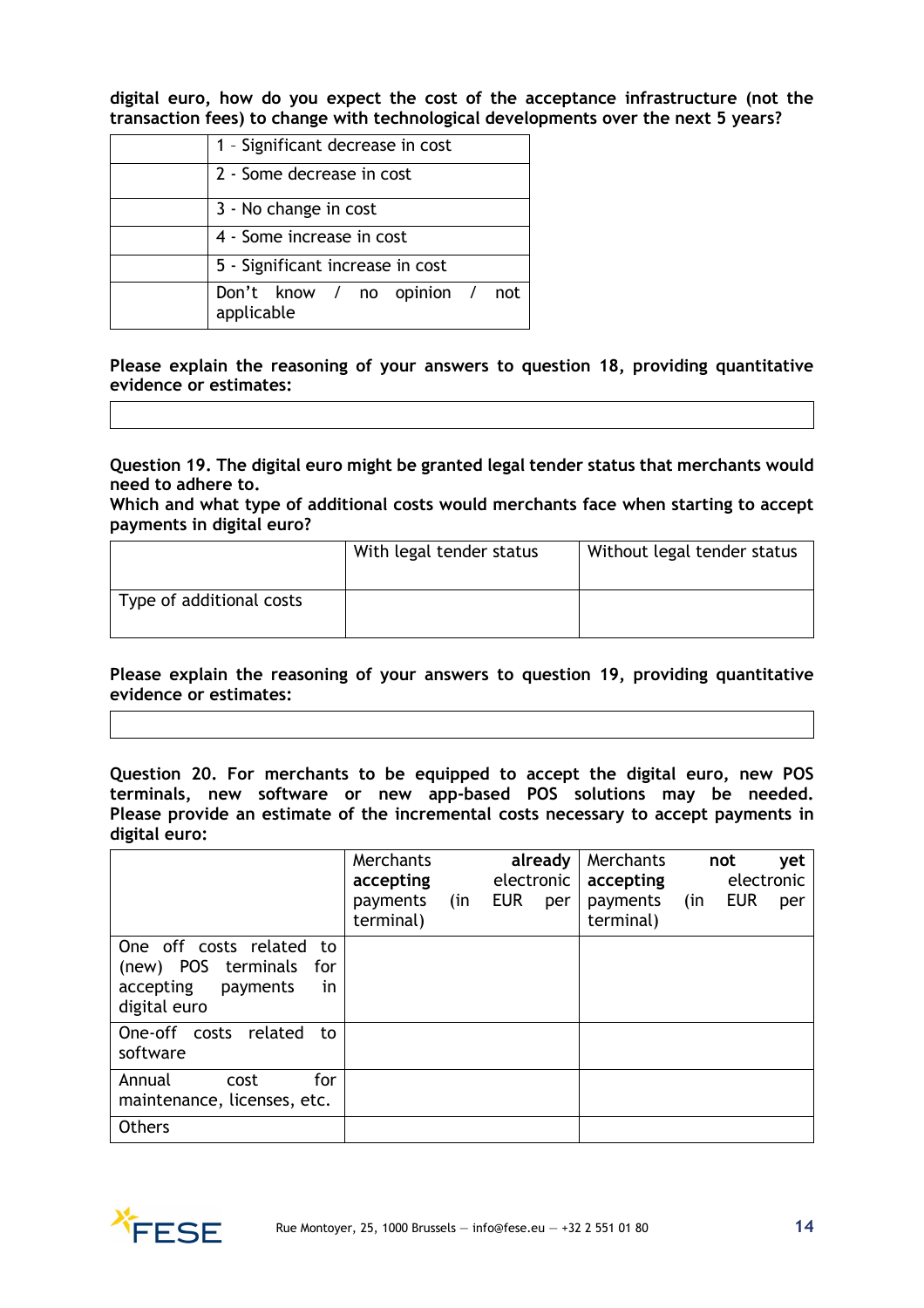**Please explain the reasoning of your answers to question 20, providing quantitative evidence or estimates:**

**Question 21. Would these costs differ depending on whether the digital euro would be account-based or bearer based?**

| Yes, account-based would be less costly  |
|------------------------------------------|
| Yes, bearer-based would be less costly   |
| No difference                            |
| Don't know / no opinion / not applicable |

**Please explain the reasoning of your answers to question 21, providing quantitative evidence or estimates:**

**Question 22. How important would the aspects listed below be for Merchants to counterbalance the one-off investment cost of new point of sale (POS) terminals or software that can handle digital euro payments?**

|                                                                                                                                                                                                                             |                   | $\overline{2}$              | $\overline{3}$ | 4                    | 5                  | Don't                                                |
|-----------------------------------------------------------------------------------------------------------------------------------------------------------------------------------------------------------------------------|-------------------|-----------------------------|----------------|----------------------|--------------------|------------------------------------------------------|
|                                                                                                                                                                                                                             | (not<br>important | (rather<br>not<br>important | (neutral       | (rather<br>important | (very<br>important | know - No<br>opinion<br><b>Not</b><br>applicabl<br>e |
| Possible<br>savings on the<br>transaction<br>costs of digital<br>euro<br>payments                                                                                                                                           |                   |                             |                |                      |                    |                                                      |
| With the same<br><b>POS</b><br>(new)<br>terminals<br>purchased for<br>digital<br>euro<br>payments, the<br>possibility for<br>merchants to<br>accept other<br>payment<br>solutions<br>offered<br>by<br>supervised<br>private |                   |                             |                |                      |                    |                                                      |

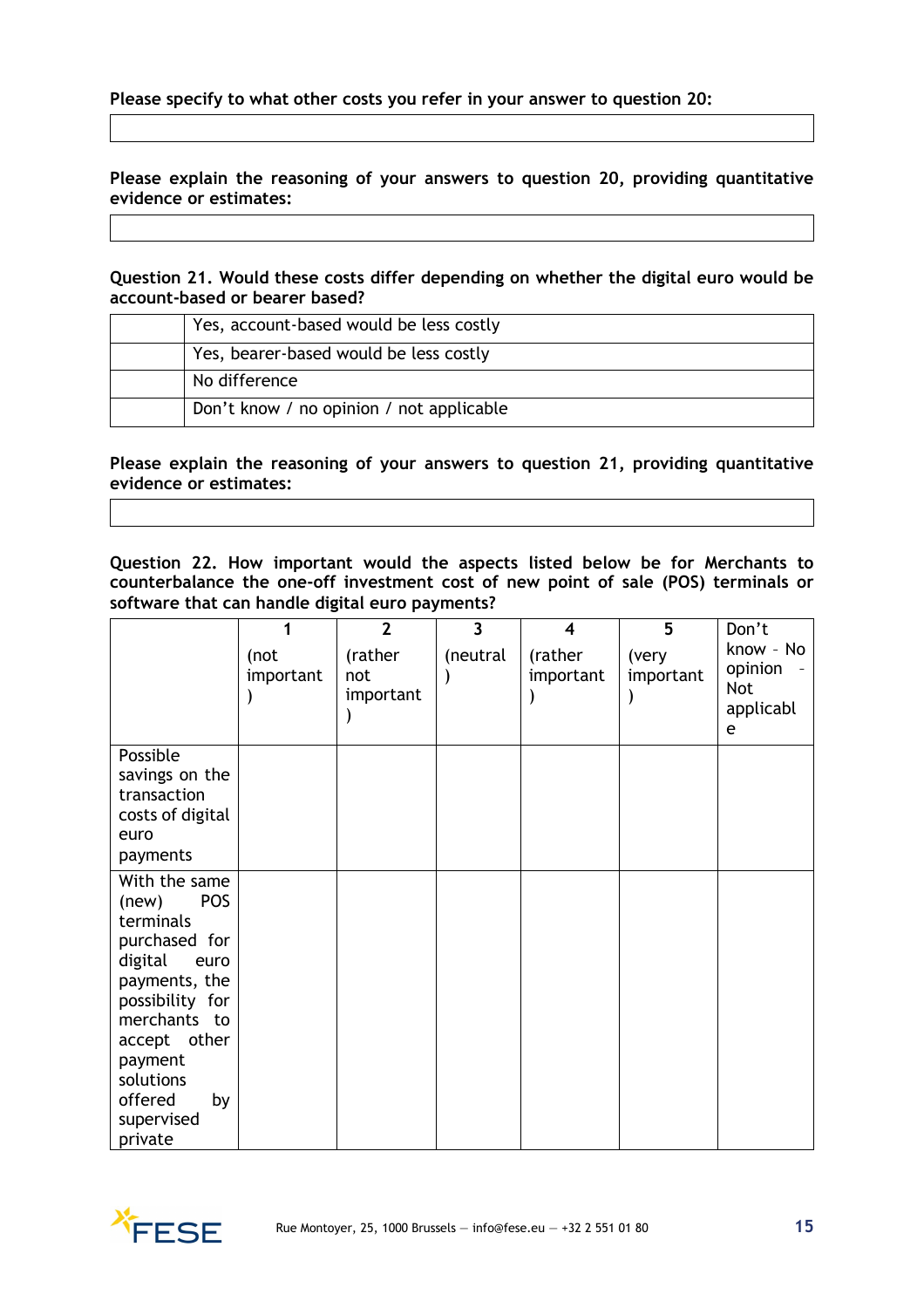| intermediarie<br>S                                                                                                                                                                                                                                                         |  |  |  |
|----------------------------------------------------------------------------------------------------------------------------------------------------------------------------------------------------------------------------------------------------------------------------|--|--|--|
| The possibility<br>for merchant<br>to accept<br>digital<br>euro<br>payments<br>from payers<br>using a variety<br>of devices e.g.<br>smartphones,<br>chipcards,<br>wearables or<br>other devices<br>and<br>contactless<br>functionality<br><b>NFC</b><br>(e.g.<br>antennas) |  |  |  |
| <b>Others</b>                                                                                                                                                                                                                                                              |  |  |  |

**To the extent you deem it necessary, please explain the reasoning of your answers to question 22, providing quantitative evidence or estimates:**

**Question 23. For merchants to be equipped to accept the digital euro, services of intermediaries may be needed. Taking into account the (possible) mandatory acceptance of the digital euro in case it has legal tender status, should any boundaries to the fees that may be applied to merchants be set?**

| Yes                                         |
|---------------------------------------------|
| Nο                                          |
| Don't know / no opinion / not<br>applicable |

**To the extent you deem it necessary, please explain the reasoning of your answer to question 23, providing quantitative evidence or estimates:**

**Question 24. Please qualify the following statements with regard to how merchant fees could be designed**

|                 |                   |                             |          |                      |                    | Don't                                         |
|-----------------|-------------------|-----------------------------|----------|----------------------|--------------------|-----------------------------------------------|
|                 | (not<br>important | (rather<br>not<br>important | (neutral | (rather<br>important | (very<br>important | know - No<br>opinion<br>Not<br>applicabl<br>e |
| Fees on digital |                   |                             |          |                      |                    |                                               |
| euro payments   |                   |                             |          |                      |                    |                                               |

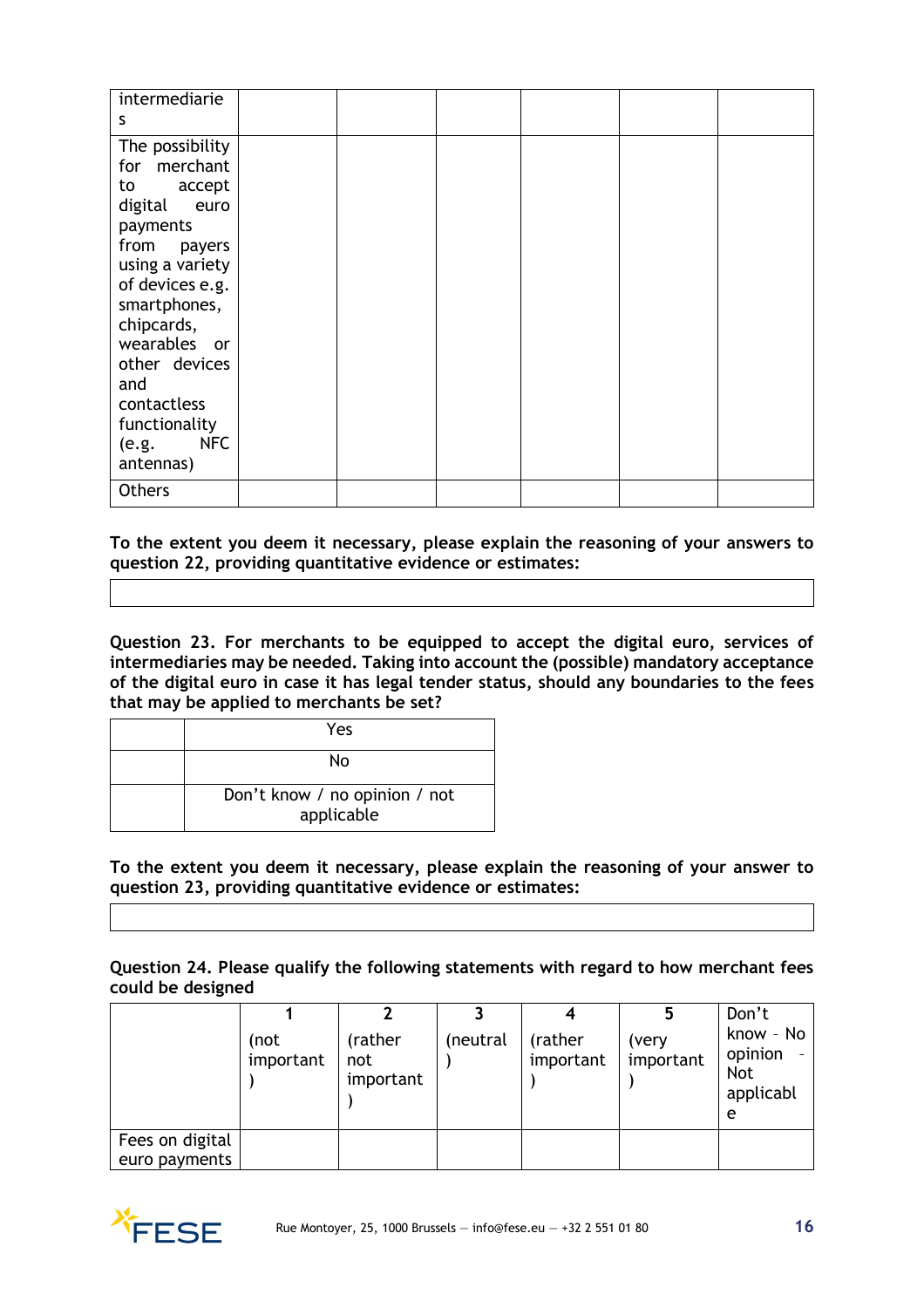| should<br>be<br>based on real<br>and<br>costs<br>a<br>reasonable<br>profit                                                                                                                                                |  |  |  |
|---------------------------------------------------------------------------------------------------------------------------------------------------------------------------------------------------------------------------|--|--|--|
| Fees on digital<br>euro payments<br>could be based<br>on the volume<br>value<br>of<br>or<br>transactions,<br>if and insofar<br>the volume or<br>value has an<br>impact on the<br>real costs of<br>intermediatio<br>n      |  |  |  |
| Multilateral<br>interchange<br>fees<br>consistent<br>with<br>the<br>Interchange<br>Fee Regulation<br>may be taken<br>into account in<br>the<br>initial<br>calibration of<br>the fees<br>on<br>digital<br>euro<br>payments |  |  |  |
| Fees<br>calculated<br>in<br>another way                                                                                                                                                                                   |  |  |  |

**To the extent you deem it necessary, please explain the reasoning of your answer to question 24, providing quantitative evidence or estimates:**

**Question 25. Should there be a prohibition on surcharges on payments with digital euro?**

| Yes                                         |
|---------------------------------------------|
| N٥                                          |
| Don't know / no opinion / not<br>applicable |

**To the extent you deem it necessary, please explain the reasoning of your answer to question 25, providing quantitative evidence or estimates:**

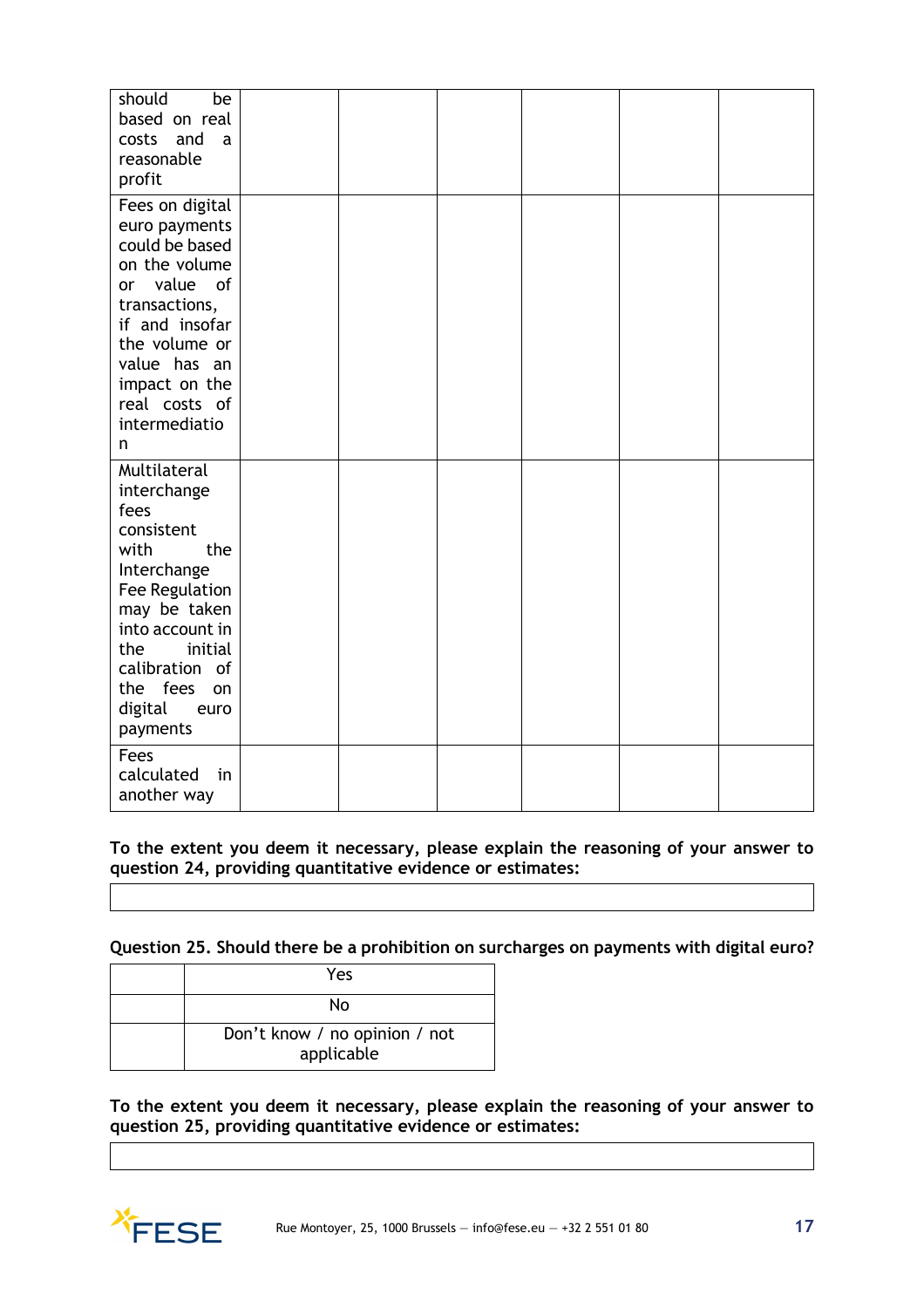# 3.1. The legal tender status of euro cash

**Question 26. If it were decided to include a definition of legal tender status for the digital euro in EU legislation, please state your opinion on the following statements regarding the legal tender status of euro cash (banknotes and coins):**

|                                                                                                                                                                                                                   | Yes | <b>No</b> | Don't know<br>No<br>$\bar{\phantom{a}}$<br>Not<br>opinion<br>$\overline{\phantom{a}}$<br>applicable |
|-------------------------------------------------------------------------------------------------------------------------------------------------------------------------------------------------------------------|-----|-----------|-----------------------------------------------------------------------------------------------------|
| <b>The</b><br>current<br>situation where the<br>legal definition of<br>the<br>legal tender<br>status of cash is set<br>out in the 2010<br>Recommendation<br><b>ECJ</b><br>and<br>jurisprudence<br>is<br>adequate. |     |           |                                                                                                     |
| Legislative action at<br>EU level is needed to<br>enhance<br>legal<br>and<br>certainty<br>enshrine the legal<br>tender status of euro<br>cash in secondary<br>law.                                                |     |           |                                                                                                     |

**Please explain your answer to question 26:**

**Question 27. According to your organisation, is there a need for a further definition of justified exceptions to the general principle of mandatory acceptance if those are grounded on reasons related to the 'good faith principle'?**

| Yes                                         |
|---------------------------------------------|
| Nο                                          |
| Don't know / no opinion / not<br>applicable |

# **Please explain your answer to question 27:**

**Question 28. Which of the following exceptions should be defined?**

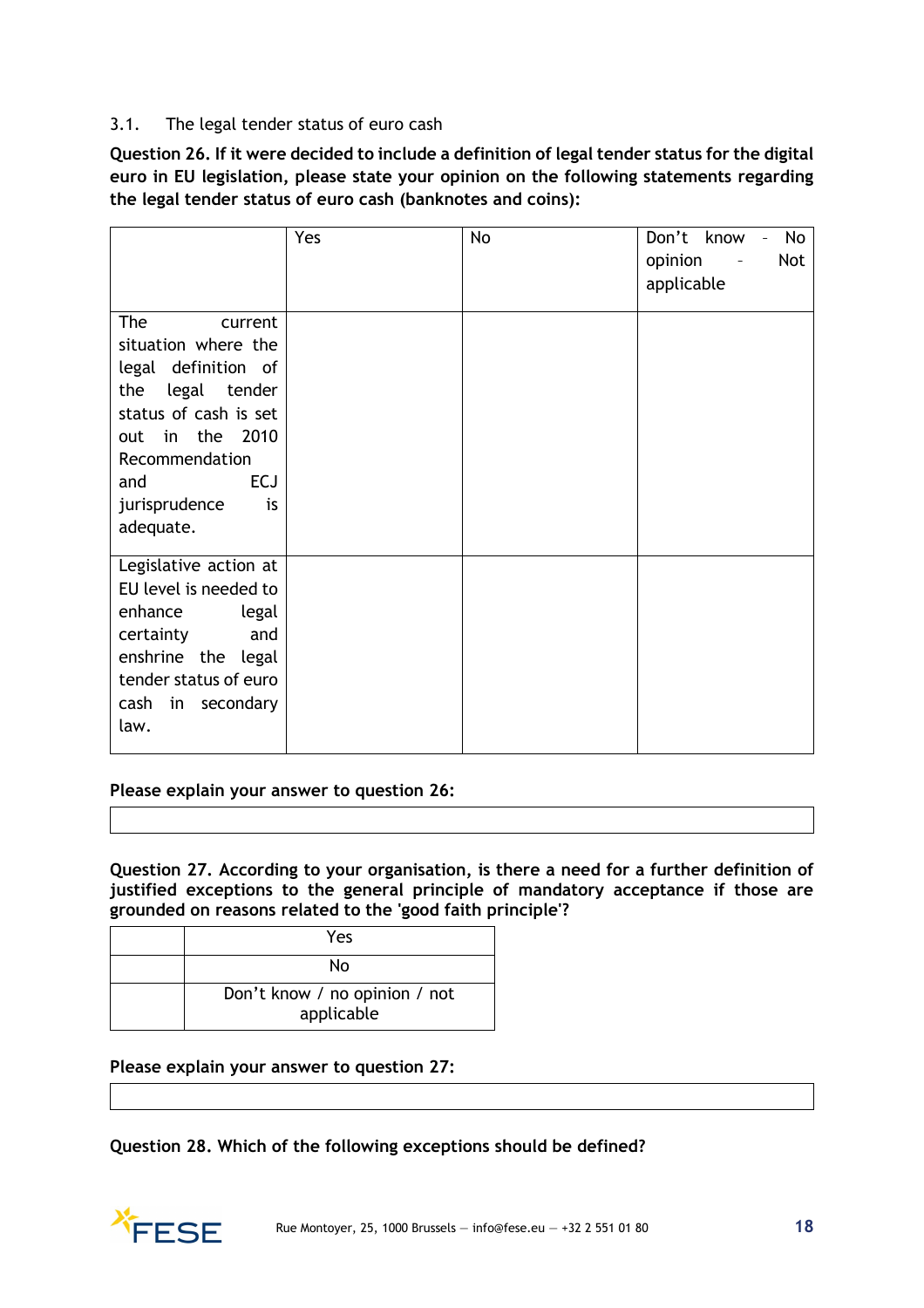|                                                                                                                                                                                                                                      | Yes | No. | Don't know - No<br>opinion - Not<br>applicable |
|--------------------------------------------------------------------------------------------------------------------------------------------------------------------------------------------------------------------------------------|-----|-----|------------------------------------------------|
| No party shall be obliged to accept more<br>than 50 coins in any single payment<br>(except for the issuing authority and for<br>those persons specifically designated by<br>the national legislation of the issuing<br>Member State) |     |     |                                                |
| If refusal is for security reasons                                                                                                                                                                                                   |     |     |                                                |
| If the value of the banknote tendered is<br>disproportionate compared to the value<br>of the amount to be settled                                                                                                                    |     |     |                                                |
| If a retailer has no change available                                                                                                                                                                                                |     |     |                                                |
| If there would be not enough change<br>available as a result of that payment for<br>a retailer to carry out its normal daily<br>business transactions                                                                                |     |     |                                                |
| Any other exception                                                                                                                                                                                                                  |     |     |                                                |

#### **Question 29. Should there be a provision to require that additional exceptions to the mandatory acceptance principle may be proposed by Member States subject to approval by the European Commission after consulting the ECB?**

| Yes                                         |
|---------------------------------------------|
| Nο                                          |
| Don't know / no opinion / not<br>applicable |

#### **Please explain your answer to question 29:**

#### **Question 30. Should there be a provision for administrative sanctions for cash nonacceptance?**

| Yes                                         |
|---------------------------------------------|
| Nο                                          |
| Don't know / no opinion / not<br>applicable |

# **Please explain your answer to question 30:**

**Question 31. Should the legislative proposal confirm the prohibition on surcharges on payments with euro banknotes and coins?**

| c<br>-- |
|---------|
|         |

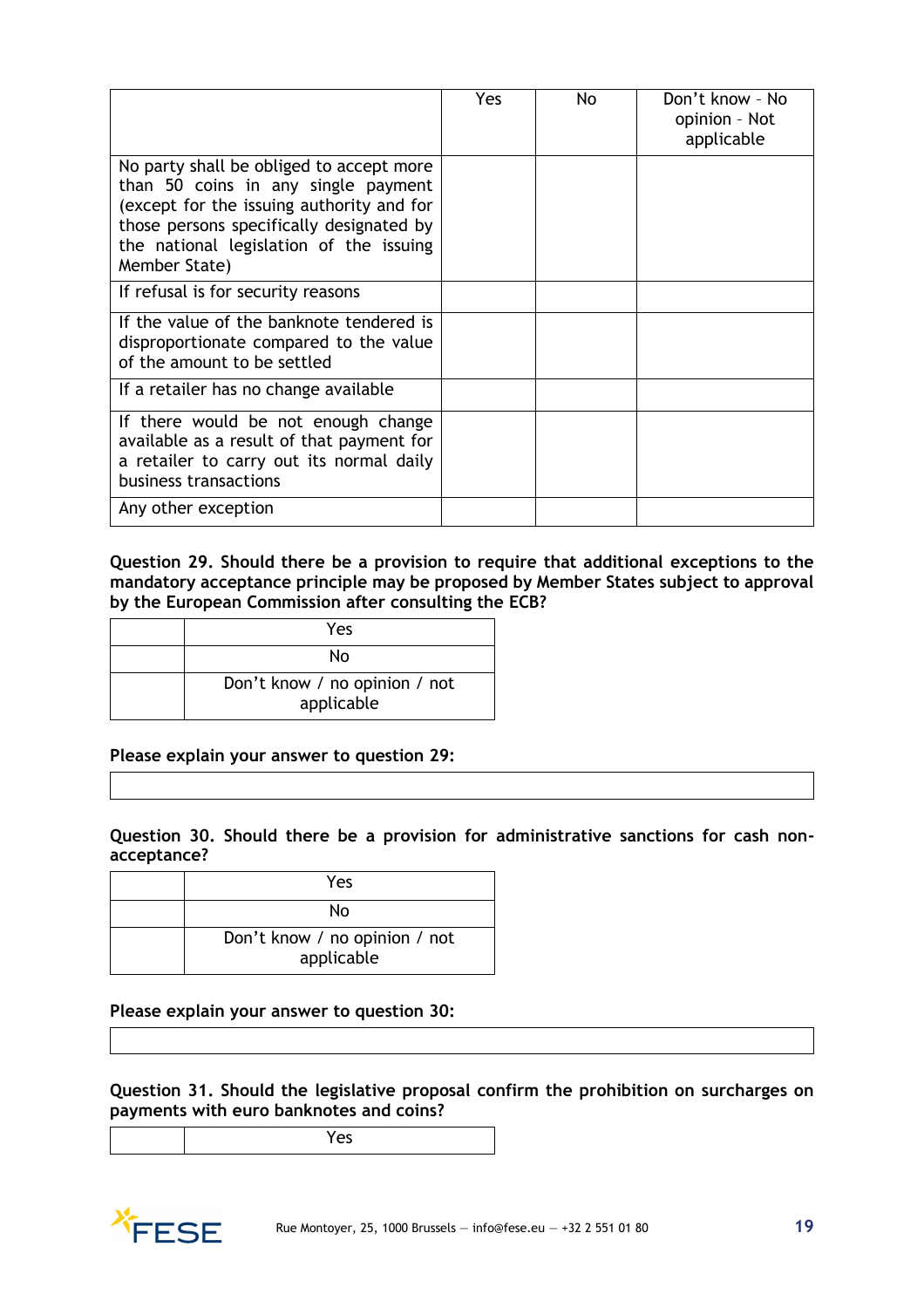| Nο                                          |
|---------------------------------------------|
| Don't know / no opinion / not<br>applicable |

**Please explain your answer to question 31:**

**Question 32. Since the effectiveness of the legal tender status of cash presumes the widespread possibility of having access to it, should there be a provision which aims to guarantee the availability of cash, such as an obligation on Member States to adopt rules to ensure sufficient access to cash and report these rules to the Commission and the ECB?**

| Yes                                         |
|---------------------------------------------|
| N٥                                          |
| Don't know / no opinion / not<br>applicable |

#### **Please explain your answer to question 32:**

**4. The digital euro's impact on the financial sector and financial stability**

**Question 33. What do you think the impacts of a digital euro would be on the business of providers of payment services and crypto-asset services?**

|                                  | <b>Positive</b><br>impacts/challenges | <b>Negative</b><br>impacts/challenges |
|----------------------------------|---------------------------------------|---------------------------------------|
| Credit institutions              |                                       |                                       |
| Other payment services providers |                                       |                                       |
| Crypto-asset services providers  |                                       |                                       |

#### **Please explain your answer to question 33:**

We see both challenges and opportunities. The impact of a digital euro may result in a possible slight increase in the attractiveness of crypto asset services providers' (CASPs) services. CASPs could, for example, improve their payment process. Although, the commercial off chain nature of cash leg and digital euro would do little to promote a more institutionalised use of DLT. The attractiveness of CASPs would also rely on the attractiveness of their underlying assets and compliance to the existing regulatory frameworks (e.g., MiCA, AML, etc.). Regarding digital assets, it is important to have a digital payment leg to allow for delivery versus payment (DvP) on the same ledger. Finally, limiting caps need to be carefully considered.

**Question 34. How important would it be to limit the store of value function of the digital euro by, introducing holding caps, limitations to transactions, or different interest and/or fees disincentives on large holdings?**

|  | ۔<br>— |  | Don't                                         |
|--|--------|--|-----------------------------------------------|
|  |        |  | know<br><b>NC</b><br>$\overline{\phantom{0}}$ |

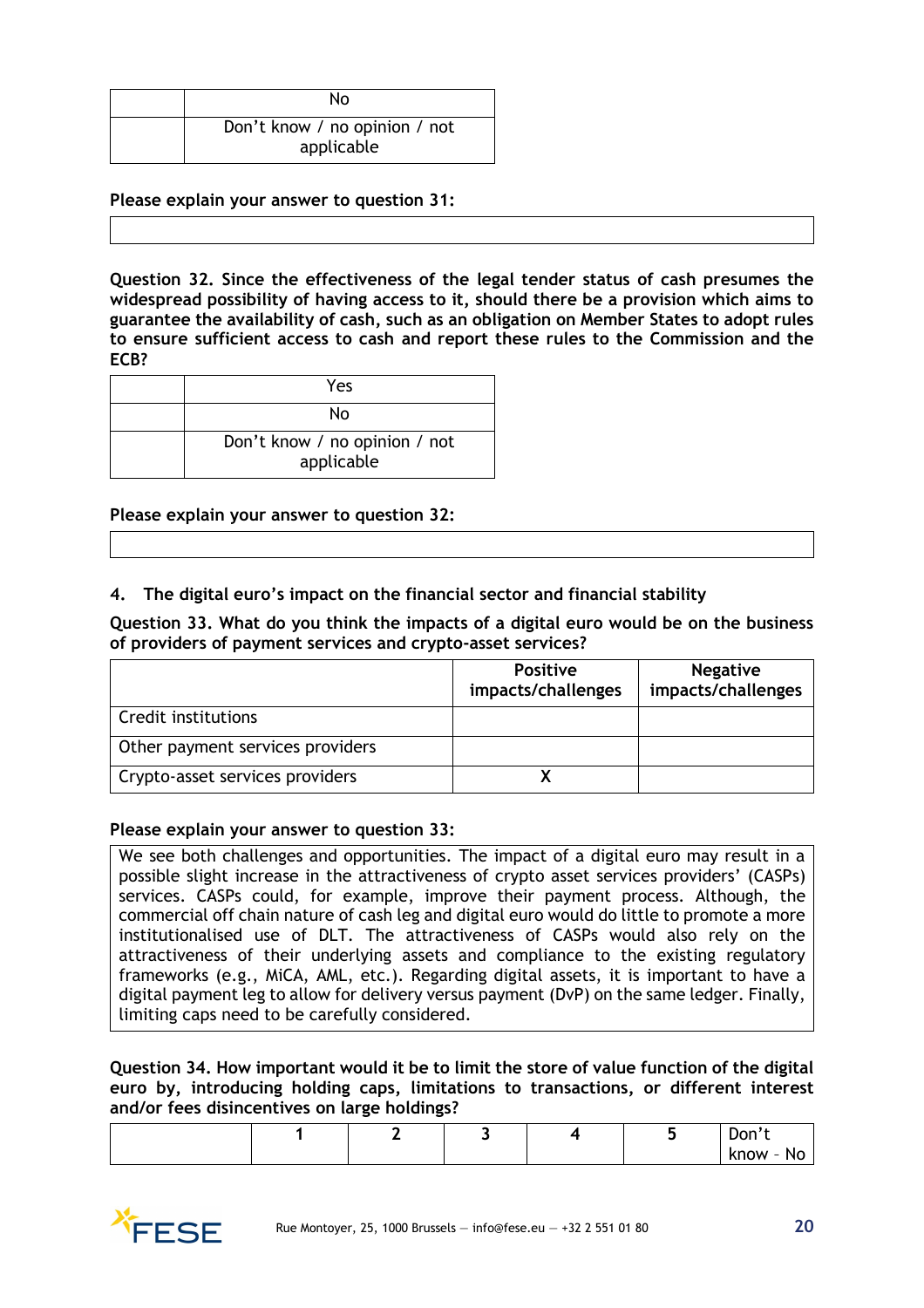|                                                                                                                                                                                   | (not<br>important | (rather<br>not<br>important | (neutral | (rather<br>important | (very<br>important | opinion<br><b>Not</b><br>applicabl<br>e |
|-----------------------------------------------------------------------------------------------------------------------------------------------------------------------------------|-------------------|-----------------------------|----------|----------------------|--------------------|-----------------------------------------|
| financial<br>For<br>stability<br>purposes (e.g.<br>to prevent bank<br>runs in crisis<br>situations)                                                                               |                   |                             |          | X                    |                    |                                         |
| To prevent that<br>the digital euro<br>structurally<br>disintermediate<br>credit<br>S.<br>institutions<br>(e.g.<br>large<br>of<br>conversion<br>bank deposits to<br>digital euro) |                   |                             |          |                      |                    |                                         |
| Other                                                                                                                                                                             |                   |                             |          |                      |                    |                                         |

**To the extent you deem it necessary, please explain the reasoning of your answers to question 34, providing quantitative evidence or estimates:**

**Question 35. How would holding limits or disincentives to the store of value function affect the usability of the digital euro in the various use cases below?**

|                                             | 1                  | $\overline{2}$               | 3         | 4                     | 5                   | Don't                                       |
|---------------------------------------------|--------------------|------------------------------|-----------|-----------------------|---------------------|---------------------------------------------|
|                                             | (not<br>important) | (rather<br>not<br>important) | (neutral) | (rather<br>important) | (very<br>important) | know - No<br>opinion -<br>Not<br>applicable |
| Person-to-<br>Person<br>payments            |                    |                              |           |                       |                     | X                                           |
| Person-to-<br><b>Business</b><br>payments   |                    |                              |           |                       |                     | X                                           |
| Business-to-<br><b>Business</b><br>payments |                    |                              |           |                       | X                   |                                             |
| Machine-to-<br>Machine<br>payments          |                    |                              |           | X                     |                     |                                             |
| Other                                       |                    |                              |           |                       |                     |                                             |

**To the extent you deem it necessary, please explain the reasoning of your answers to question 35, providing quantitative evidence or estimates:**

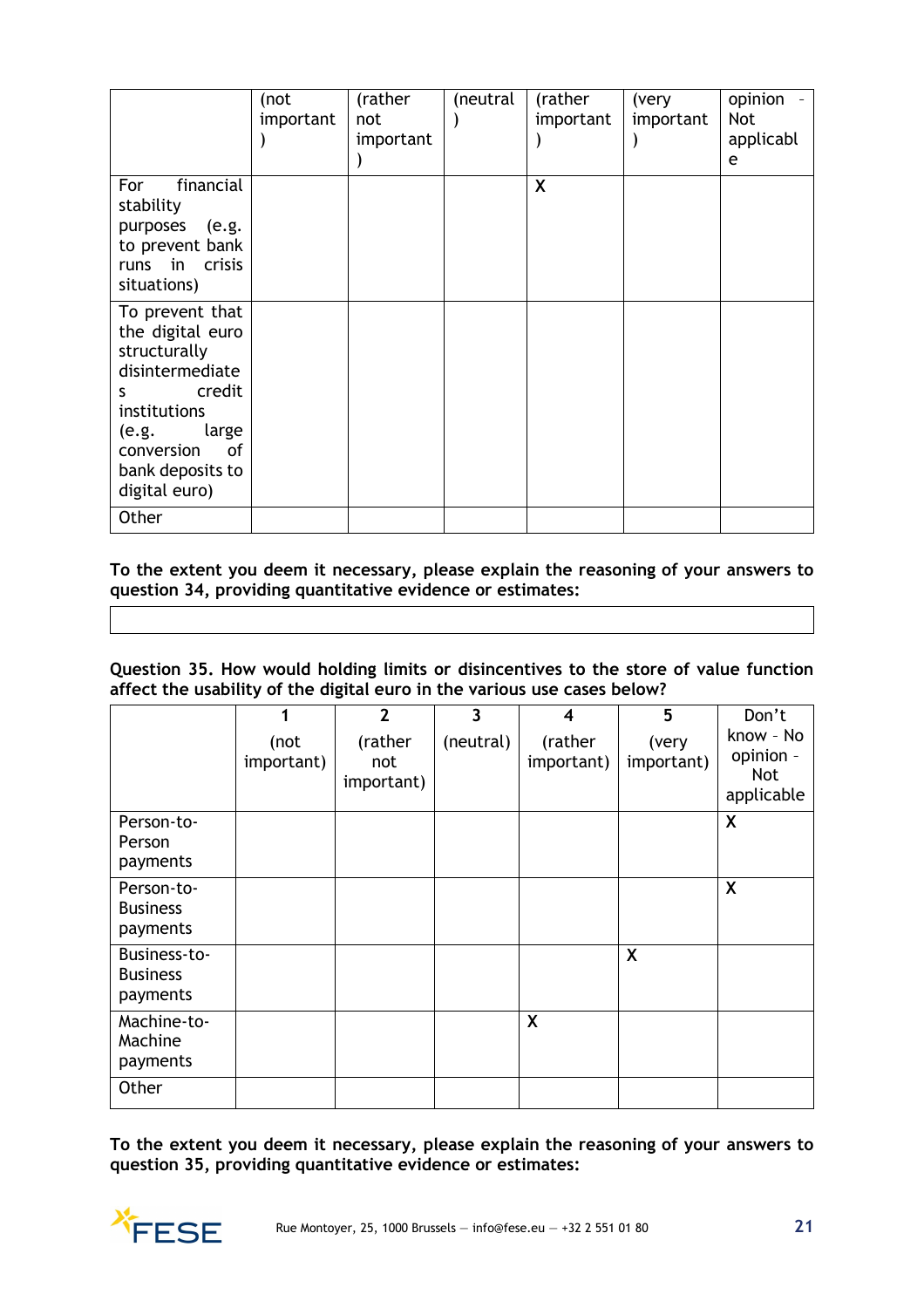# **Question 36. How would a retail digital euro without any holding limits or disincentives for store of value function impact the following aspects of the EU credit institutions?**

|                                                                                                         | 1                         | $\overline{2}$            | $\overline{\mathbf{3}}$ | $\overline{\mathbf{4}}$ | 5                   | Don't                                            |
|---------------------------------------------------------------------------------------------------------|---------------------------|---------------------------|-------------------------|-------------------------|---------------------|--------------------------------------------------|
|                                                                                                         | (not<br>important)        | (rather not<br>important) | (neutral)               | (rather<br>important)   | (very<br>important) | know - No<br>opinion<br><b>Not</b><br>applicable |
| Volume<br>of<br>(value)<br>retail<br>deposits                                                           | $\boldsymbol{\mathsf{X}}$ |                           |                         |                         |                     |                                                  |
| Volume<br>of<br>(value)<br>corporate<br>deposits                                                        | X                         |                           |                         |                         |                     |                                                  |
| Liquidity /<br>bank<br>run<br>risk                                                                      |                           |                           |                         |                         |                     |                                                  |
| Volume<br>(value)<br>of<br>new credit<br>provision                                                      |                           |                           |                         |                         |                     |                                                  |
| Revenue<br>from<br>payment<br>services                                                                  |                           |                           |                         |                         |                     |                                                  |
| <b>Net</b><br>interest<br>revenue                                                                       |                           |                           |                         |                         |                     |                                                  |
| Ability<br>to<br>perform<br>anti money<br>laundering<br>(AML) and<br>other<br>compliance<br>obligations |                           |                           |                         |                         |                     |                                                  |
| Costs<br>due<br>to<br>operational<br>risk<br>in<br>retail<br>payments                                   |                           |                           |                         |                         |                     |                                                  |
| Other                                                                                                   |                           |                           |                         |                         |                     |                                                  |

**To the extent you deem it necessary, please explain the reasoning of your answers to question 36, including whether your assessment would depend on whether the digital** 

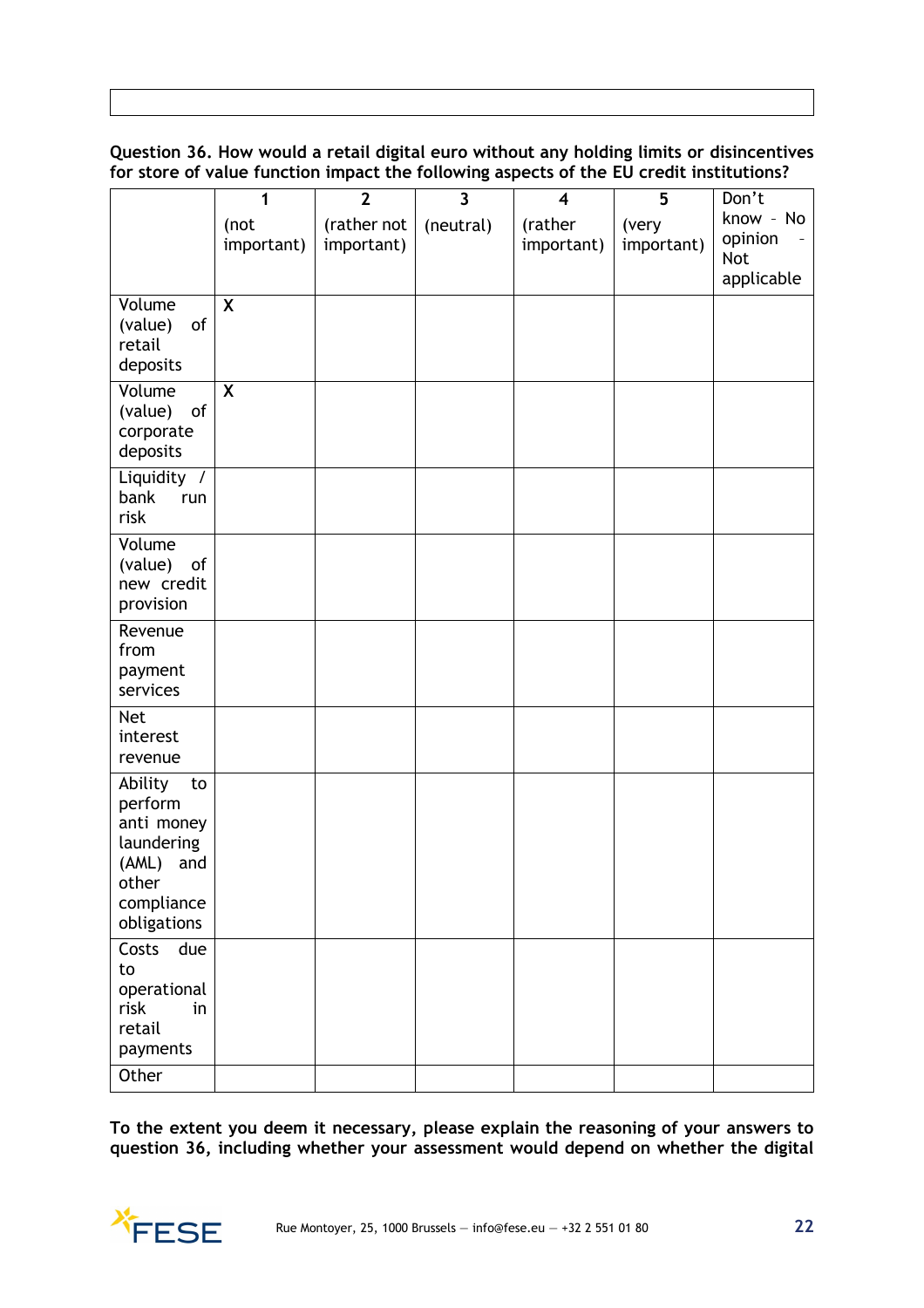**euro is a bearer-based instrument or is account-based and providing quantitative evidence or estimates:**

**Question 37. What are the risks and impact on credit institutions of the non-issuance of a digital euro, for example in the scenario of a successful stablecoin in the EU?**

**Question 38. How would a retail digital euro without any holding limits or disincentives for store of value function impact the following aspects of the EU payment service / crypto-asset service providers (excluding credit institutions)?**

|                                                                                                            | 1<br>(not  | $\overline{2}$<br>(rather not | $\overline{\mathbf{3}}$<br>(neutral) | $\overline{\mathbf{4}}$<br>(rather | 5<br>(very | Don't<br>know - No                  |
|------------------------------------------------------------------------------------------------------------|------------|-------------------------------|--------------------------------------|------------------------------------|------------|-------------------------------------|
|                                                                                                            | important) | important)                    |                                      | important)                         | important) | opinion<br><b>Not</b><br>applicable |
| Volume<br>(value)<br>of<br>retail<br>deposits                                                              |            |                               |                                      |                                    |            |                                     |
| Volume<br>of<br>(value)<br>corporate<br>deposits                                                           |            |                               |                                      |                                    |            |                                     |
| Liquidity /<br>bank<br>run<br>risk                                                                         |            |                               |                                      |                                    |            |                                     |
| Volume<br>(value)<br>of<br>new credit<br>provision                                                         |            |                               |                                      |                                    |            |                                     |
| Revenue<br>from<br>payment<br>services                                                                     |            |                               |                                      |                                    |            |                                     |
| <b>Net</b><br>interest<br>revenue                                                                          |            |                               |                                      |                                    |            |                                     |
| Ability<br>to<br>perform<br>anti money<br>laundering<br>(AML)<br>and<br>other<br>compliance<br>obligations |            |                               |                                      |                                    |            |                                     |
| Costs<br>due<br>to<br>operational                                                                          |            |                               |                                      |                                    |            |                                     |

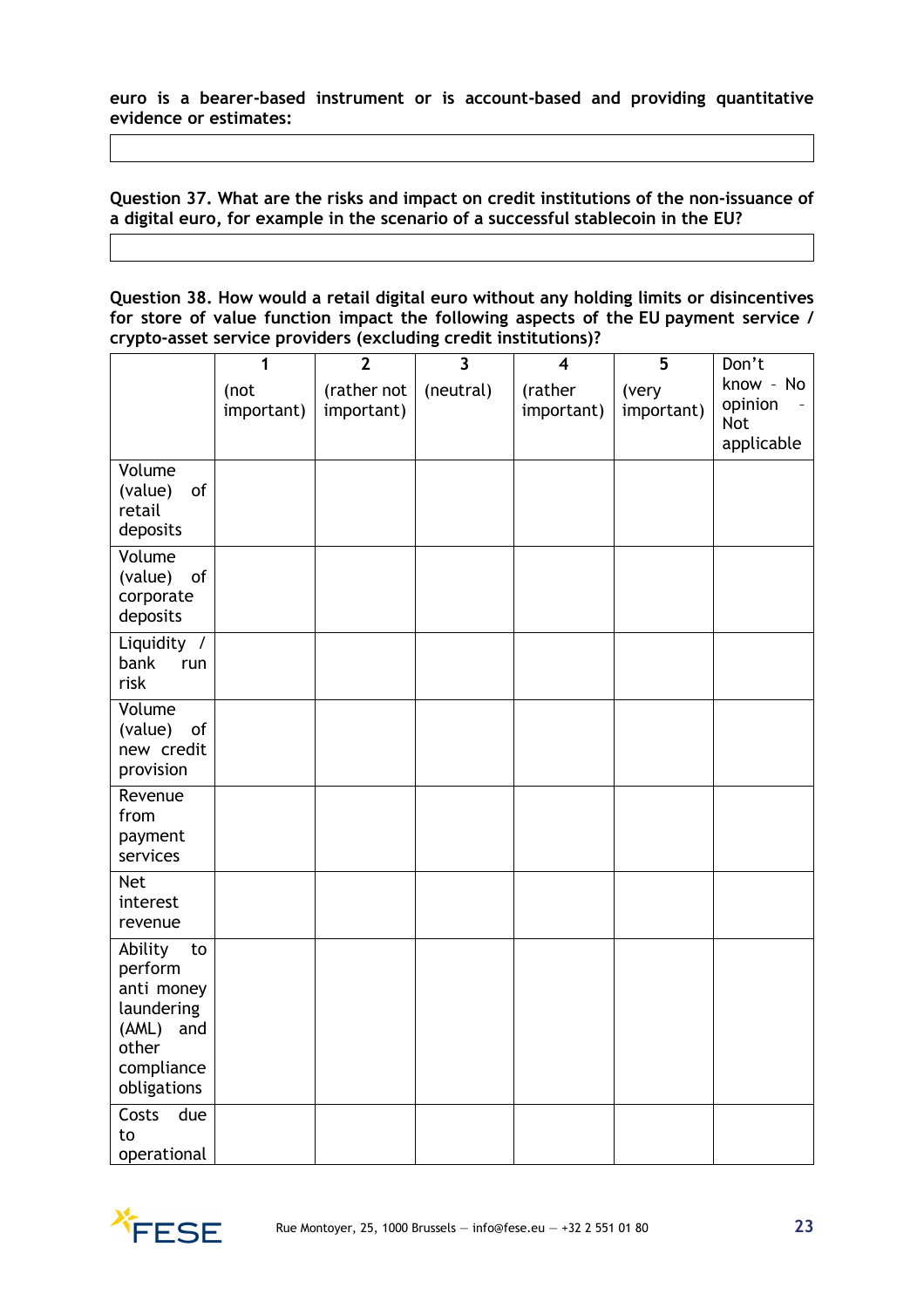| risk<br>retail<br>$\bullet$<br>in<br>payments |  |  |  |
|-----------------------------------------------|--|--|--|
| Other                                         |  |  |  |

**To the extent you deem it necessary, please explain the reasoning of your answers to question 38, including whether your assessment would depend on whether the digital euro is a bearer-based instrument or account-based and providing quantitative evidence or estimates:**

**Question 39. Where could duly licensed financial intermediaries offer value in the distribution of the digital euro?**

|                                                                                                                                                     | 1<br>(not<br>important) | $\overline{2}$<br>(rather<br>not<br>important) | $\overline{\mathbf{3}}$<br>(neutral) | $\overline{\mathbf{4}}$<br>(rather<br>important) | 5<br>(very<br>important)  | Don't<br>know - No<br>opinion<br><b>Not</b><br>applicable |
|-----------------------------------------------------------------------------------------------------------------------------------------------------|-------------------------|------------------------------------------------|--------------------------------------|--------------------------------------------------|---------------------------|-----------------------------------------------------------|
| Experience<br>in<br>on-<br>boarding of<br>customers                                                                                                 |                         |                                                |                                      |                                                  |                           |                                                           |
| Experience<br>in Know Your<br>Customer<br>(KYC)<br>and<br><b>AML</b> checks                                                                         |                         |                                                | $\boldsymbol{X}$                     |                                                  |                           |                                                           |
| Efficient<br>transaction<br>verification<br>and<br>execution                                                                                        |                         |                                                |                                      |                                                  | $\boldsymbol{\mathsf{X}}$ |                                                           |
| Experience<br>in customer<br>management                                                                                                             |                         |                                                |                                      |                                                  |                           |                                                           |
| Developing<br>additional<br>services<br>the<br>using<br>digital euro                                                                                |                         |                                                |                                      |                                                  | $\boldsymbol{\mathsf{X}}$ |                                                           |
| Existing<br>$\mathsf{I}\mathsf{T}$<br>system<br>for<br>customer,<br>front<br>and<br>office<br>back<br>services that<br>could<br>be<br>adapted<br>to |                         |                                                |                                      |                                                  |                           |                                                           |

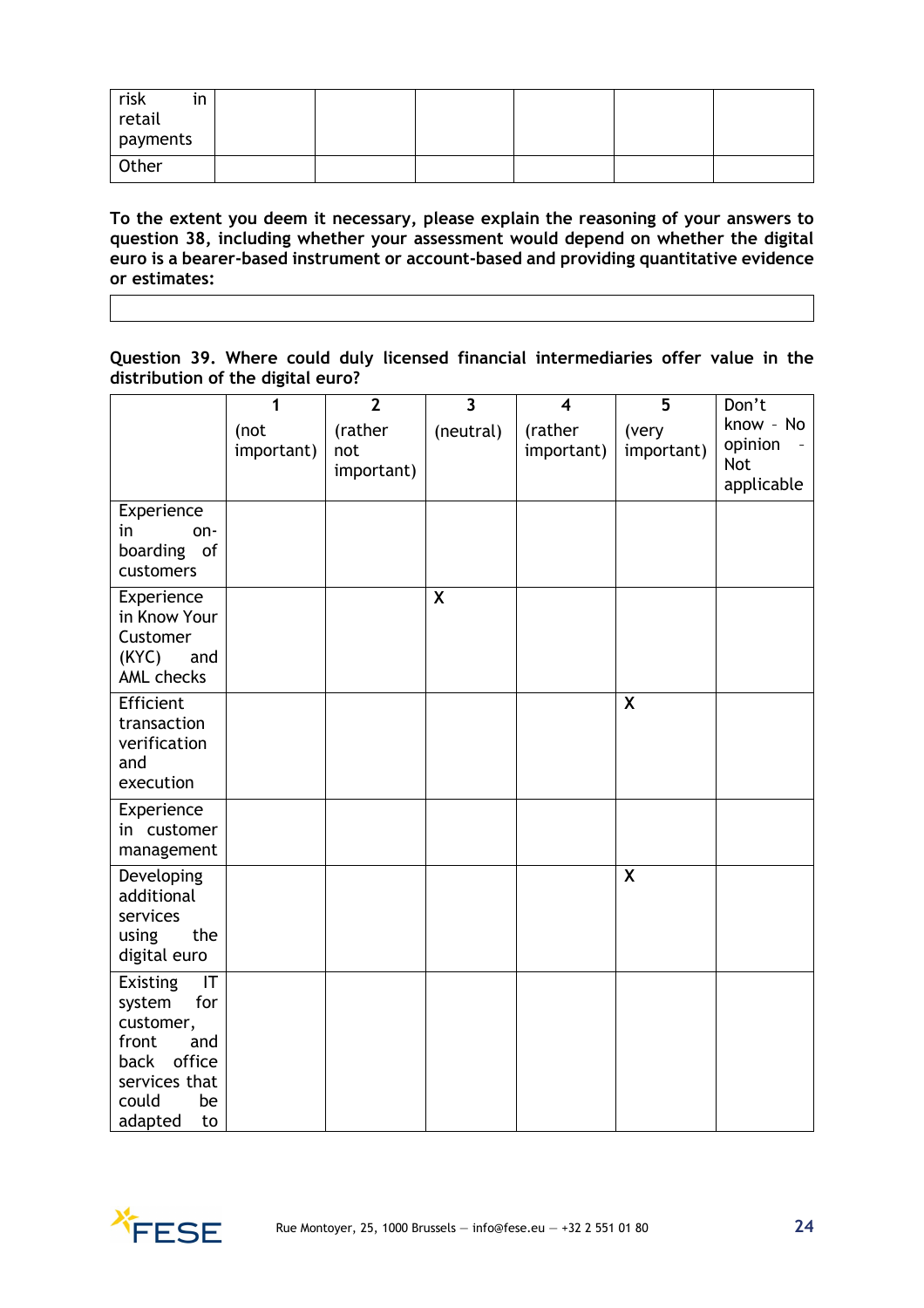| the<br>euro | digital |  |  |  |
|-------------|---------|--|--|--|
| Other       |         |  |  |  |

**To the extent you deem it necessary, please explain the reasoning of your answers to question 39, providing quantitative evidence or estimates:**

**Question 40. How much increase, do you expect, in payment service providers' (including credit institutions') expenses related to the distribution of the digital euro?**

**Please consider all possible cost elements (e.g. front office and back office services, administrative costs, IT costs, compliance cost etc.)**

|                     |                    | 2                         |           |                       | 5                   | Don't                                            |
|---------------------|--------------------|---------------------------|-----------|-----------------------|---------------------|--------------------------------------------------|
|                     | (not<br>important) | (rather not<br>important) | (neutral) | (rather<br>important) | (very<br>important) | know - No<br>opinion<br><b>Not</b><br>applicable |
| One-off<br>expenses |                    |                           |           |                       |                     |                                                  |
| Annual<br>expenses  |                    |                           |           |                       |                     |                                                  |
| Other               |                    |                           |           |                       |                     |                                                  |

**Please specify to what other expenses you refer in your answer to question 40:**

**To the extent you deem it necessary, please explain the reasoning of your answers to question 40, providing quantitative evidence or estimates/ranges on these expenditures:**

**41. Using the digital euro, what additional services could your financial institution develop for your customers?**

The creation of a digital euro could possibly enable more direct access to different types of market infrastructures. However, this raises fundamental questions around conflicts of interest and the need for extended KYC and AML process to be applied in all layers of the chain. If there would be the introduction of a decentralised model, the relevant market integrity and investor protection safeguards should be replicated to intermediaries when performing their due diligence checks. AML rules should not change when applied to the digital euro.

We see rather potential efficiency gains benefits in using the digital euro (e.g. 24/7 availability, better use of DvP: digital assets versus digital money on the same ledger).

**To the extent you deem it necessary, please explain reasoning of your answer to question 41, and provide quantitative evidence or estimates/ranges on the benefits expected from these additional services:**

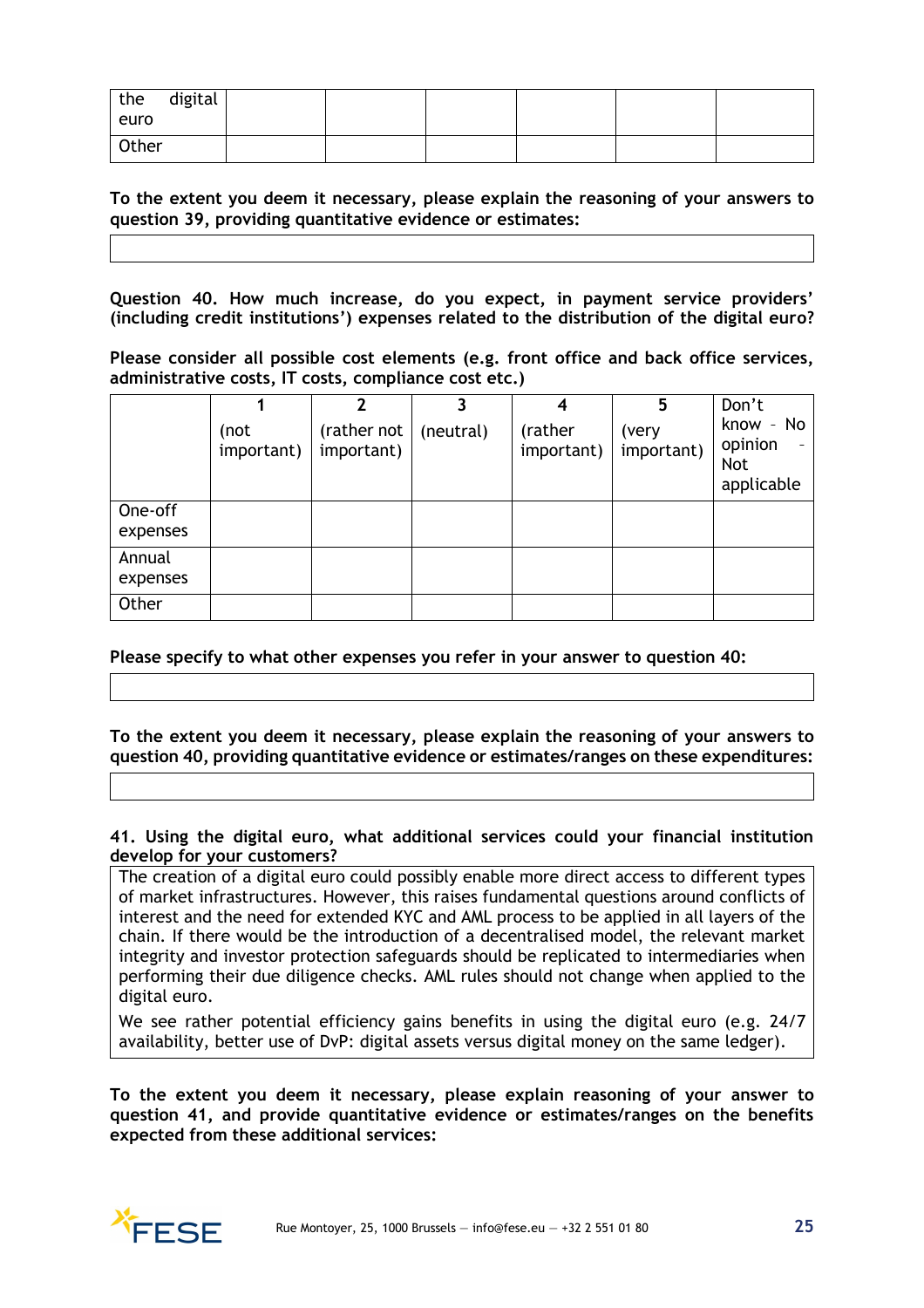# **5. Application of anti-money laundering and counter terrorist financing (AML-CFT) rules**

**Question 42. How various design models of a digital euro would impact the AML/CFT compliance costs of private intermediaries?**

|                                                           |                    | $\overline{2}$               | 3         | $\overline{\mathbf{4}}$ | 5                   | Don't                                     |
|-----------------------------------------------------------|--------------------|------------------------------|-----------|-------------------------|---------------------|-------------------------------------------|
|                                                           | (not<br>important) | (rather<br>not<br>important) | (neutral) | (rather<br>important)   | (very<br>important) | know - No<br>opinion<br>Not<br>applicable |
| Account-<br>based digital<br>euro,<br>available<br>online |                    |                              |           |                         |                     |                                           |
| Bearer-<br>based digital<br>euro,<br>available<br>online  |                    |                              |           |                         |                     |                                           |
| Bearer-<br>based digital<br>euro,<br>available<br>offline |                    |                              |           |                         |                     |                                           |

**For each option of question 42, please provide quantitative/qualitative evidence or estimates if available:**

**Question 43. Intermediaries will have to perform a series of controls and checks according to AML/CFT requirements. In comparison with existing requirements applying to other means of payments, what would be the specific challenges with digital euro payments to best ensure prevention and combat of money laundering and the financing of terrorism?**

**Question 44. In case the digital euro provides for a functionality that would allow the user to perform low-value transactions offline, what challenges do you think this functionality could generate in the prevention and combat of money laundering and the financing of terrorism?**

**Question 45. In your opinion, how would the risks related to money laundering and terrorism financing of a digital euro allowing the user to perform low-value transactions offline (proximity payments) compare to other payment options listed below?**

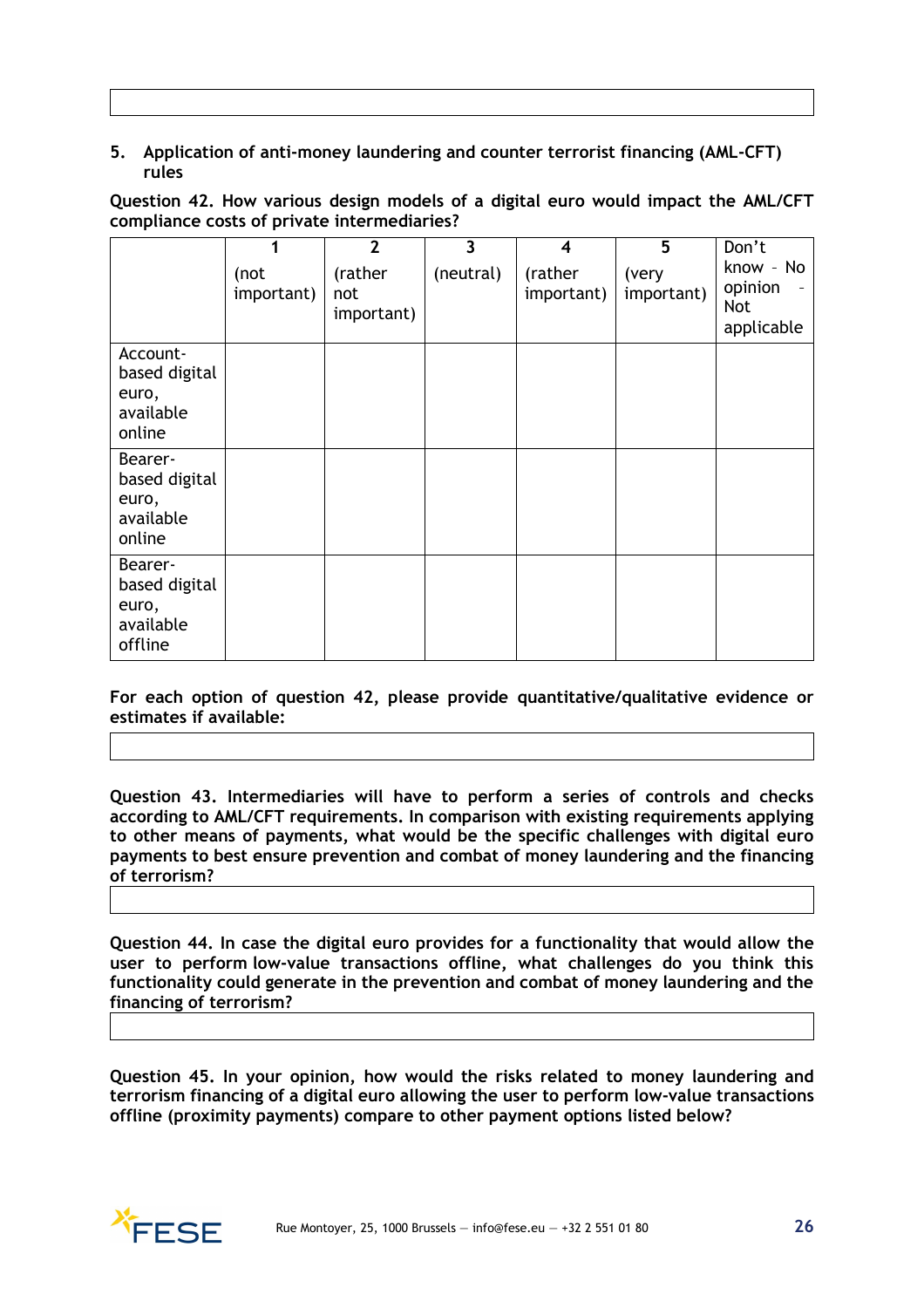|                                                   | (low-value)<br>offline digital<br>euro<br>transactions<br>less risky) | 2<br>(low-value)<br>offline digital<br>euro transactions<br>equally risky) | Low-value<br>offline digital<br>euro<br>transactions<br>more risky) | Don't<br>know - No<br>opinion -<br><b>Not</b><br>applicable |
|---------------------------------------------------|-----------------------------------------------------------------------|----------------------------------------------------------------------------|---------------------------------------------------------------------|-------------------------------------------------------------|
| Digital euro online<br>payments                   |                                                                       |                                                                            |                                                                     |                                                             |
| Cash payments                                     |                                                                       |                                                                            |                                                                     |                                                             |
| Online payments in<br>commercial<br>bank<br>money |                                                                       |                                                                            |                                                                     |                                                             |

**For each option of question 45, please provide quantitative/qualitative evidence or estimates if available:**

#### **6. Privacy and data protection aspects**

**Question 46. Which features could appropriately enhance the privacy and data protection of the digital euro users?**

**Note that these features are without prejudice to the lawful grounds of processing, as specified in Article 6 GDPR and the application of AML requirements, as appropriate:**

|                                                                                                                        |                   | $\overline{2}$              | $\overline{\mathbf{3}}$ | 4                    | 5                  | Don't                                                |
|------------------------------------------------------------------------------------------------------------------------|-------------------|-----------------------------|-------------------------|----------------------|--------------------|------------------------------------------------------|
|                                                                                                                        | (not<br>important | (rather<br>not<br>important | (neutral                | (rather<br>important | (very<br>important | know - No<br>opinion<br><b>Not</b><br>applicabl<br>e |
| Ability to                                                                                                             |                   |                             |                         |                      |                    |                                                      |
| mask the                                                                                                               |                   |                             |                         |                      |                    |                                                      |
| identity of the                                                                                                        |                   |                             |                         |                      |                    |                                                      |
| payer or the                                                                                                           |                   |                             |                         |                      |                    |                                                      |
| payee to each                                                                                                          |                   |                             |                         |                      |                    |                                                      |
| ('peer-<br>other<br>to-peer                                                                                            |                   |                             |                         |                      |                    |                                                      |
| pseudonymity'                                                                                                          |                   |                             |                         |                      |                    |                                                      |
| Ability to mask<br>the identity of<br>the<br>payer<br>or<br>the<br>payee to<br>other<br>the<br>party's<br>intermediary |                   |                             |                         |                      |                    |                                                      |
| ('intermediary<br>-to-<br>intermediary                                                                                 |                   |                             |                         |                      |                    |                                                      |

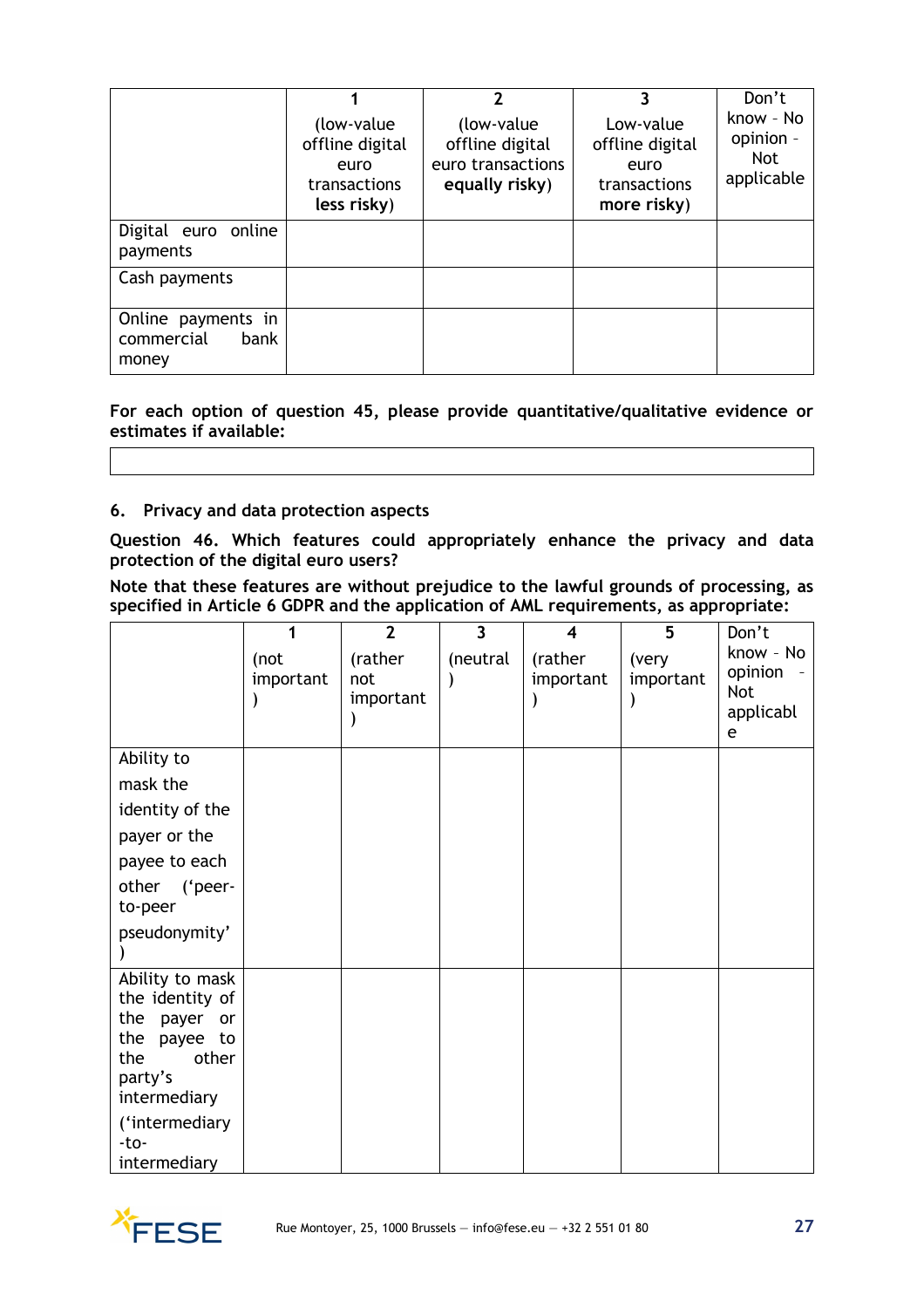| pseudonymity'          |  |  |  |
|------------------------|--|--|--|
|                        |  |  |  |
| Ability to limit       |  |  |  |
| the                    |  |  |  |
| knowledge on           |  |  |  |
| the identity of        |  |  |  |
| the payer or           |  |  |  |
| the payee to           |  |  |  |
| the central            |  |  |  |
| bank, and/or           |  |  |  |
| other third            |  |  |  |
| party                  |  |  |  |
| intermediaries         |  |  |  |
| not involved in        |  |  |  |
| the transaction        |  |  |  |
| Ability to             |  |  |  |
| completely             |  |  |  |
| hide the               |  |  |  |
| identity of the        |  |  |  |
| payer and              |  |  |  |
| payee for low<br>value |  |  |  |
| offline                |  |  |  |
| transactions           |  |  |  |

**Please explain your answer to question 46:**

**Question 47. The Commission has identified a number of potential activities related to digital euro that could entail the lawful processing of personal data by either private intermediaries or central banks in charge of initiating the digital euro transactions and services.**

**How appropriate are those activities for the lawful processing of personal data?** 

|               |                   |                             |          | 4                    | 5                  | Don't                                                |
|---------------|-------------------|-----------------------------|----------|----------------------|--------------------|------------------------------------------------------|
|               | (not<br>important | (rather<br>not<br>important | (neutral | (rather<br>important | (very<br>important | know - No<br>opinion<br><b>Not</b><br>applicabl<br>e |
| Fight against |                   |                             |          |                      |                    |                                                      |
| money         |                   |                             |          |                      |                    |                                                      |
| laundering,   |                   |                             |          |                      |                    |                                                      |
| organised     |                   |                             |          |                      |                    |                                                      |
| crime $/$     |                   |                             |          |                      |                    |                                                      |

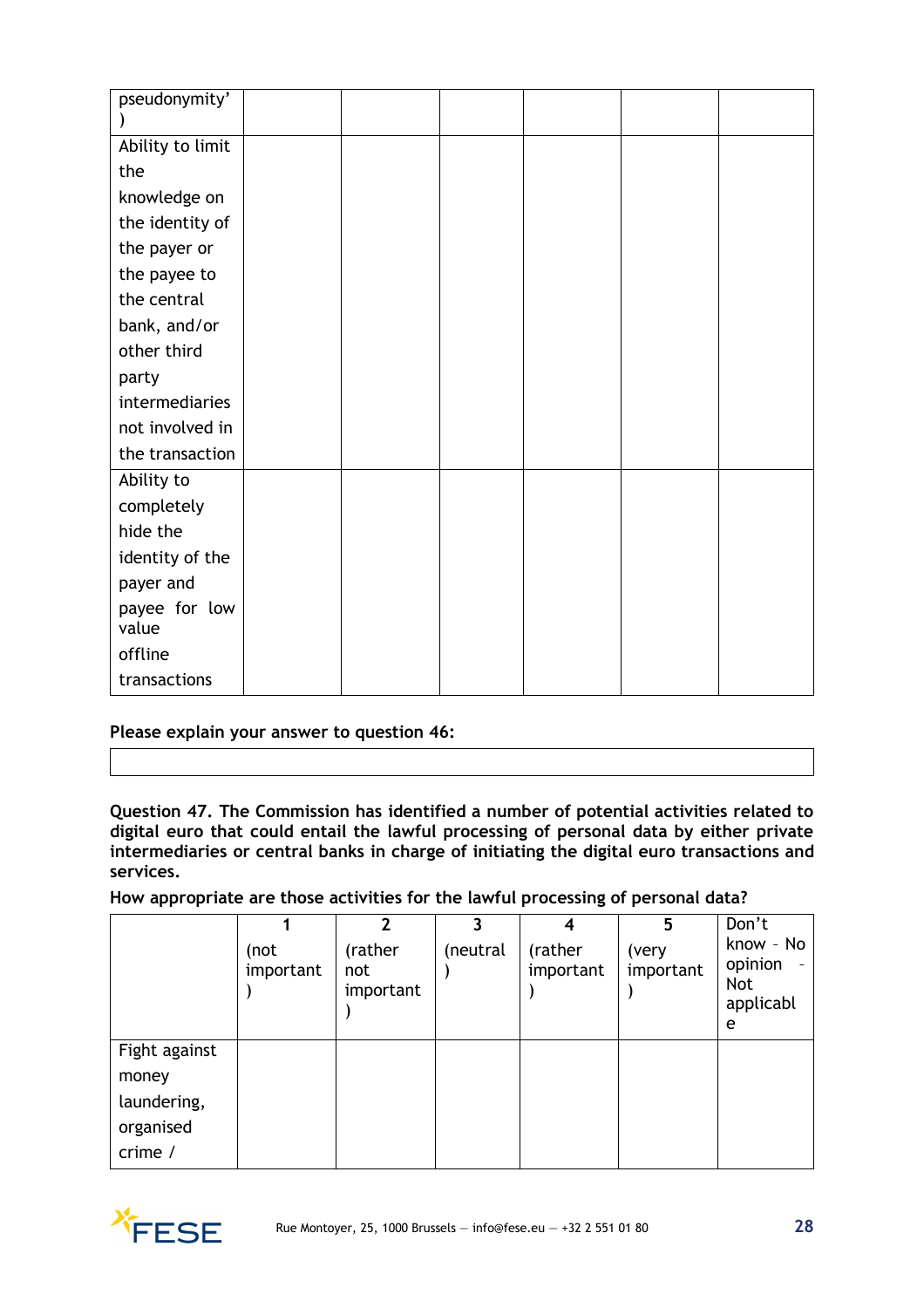| terrorism                         |  |  |  |
|-----------------------------------|--|--|--|
| Enforcement                       |  |  |  |
| of tax rules                      |  |  |  |
| Payments                          |  |  |  |
| settlement                        |  |  |  |
| purposes                          |  |  |  |
| Management                        |  |  |  |
| of operational<br>and<br>security |  |  |  |
| risks                             |  |  |  |
| Enforcement                       |  |  |  |
| of potential                      |  |  |  |
| holding limits                    |  |  |  |
| Additional                        |  |  |  |
| innovative                        |  |  |  |
| online                            |  |  |  |
| services and                      |  |  |  |
| functionalitie                    |  |  |  |
| s                                 |  |  |  |
| Other                             |  |  |  |

#### **Please specify to what other purpose(s) you refer in your answer to question 47:**

**To the extent you deem it necessary, please explain the reasoning of your answers to question 47, providing quantitative evidence or estimates:**

# **Question 48. Should the central bank be able to access personal data for the purposes listed below?**

|                                          | Yes | No | Don't know - no<br>opinion |
|------------------------------------------|-----|----|----------------------------|
| settlement<br>Payments<br>purposes       |     |    |                            |
| Operational<br>resilience/security risks |     |    |                            |
| assessment<br>and<br>mitigation purposes |     |    |                            |
| AML/CFT                                  |     |    |                            |
| Fraud                                    |     |    |                            |
| Other                                    |     |    |                            |

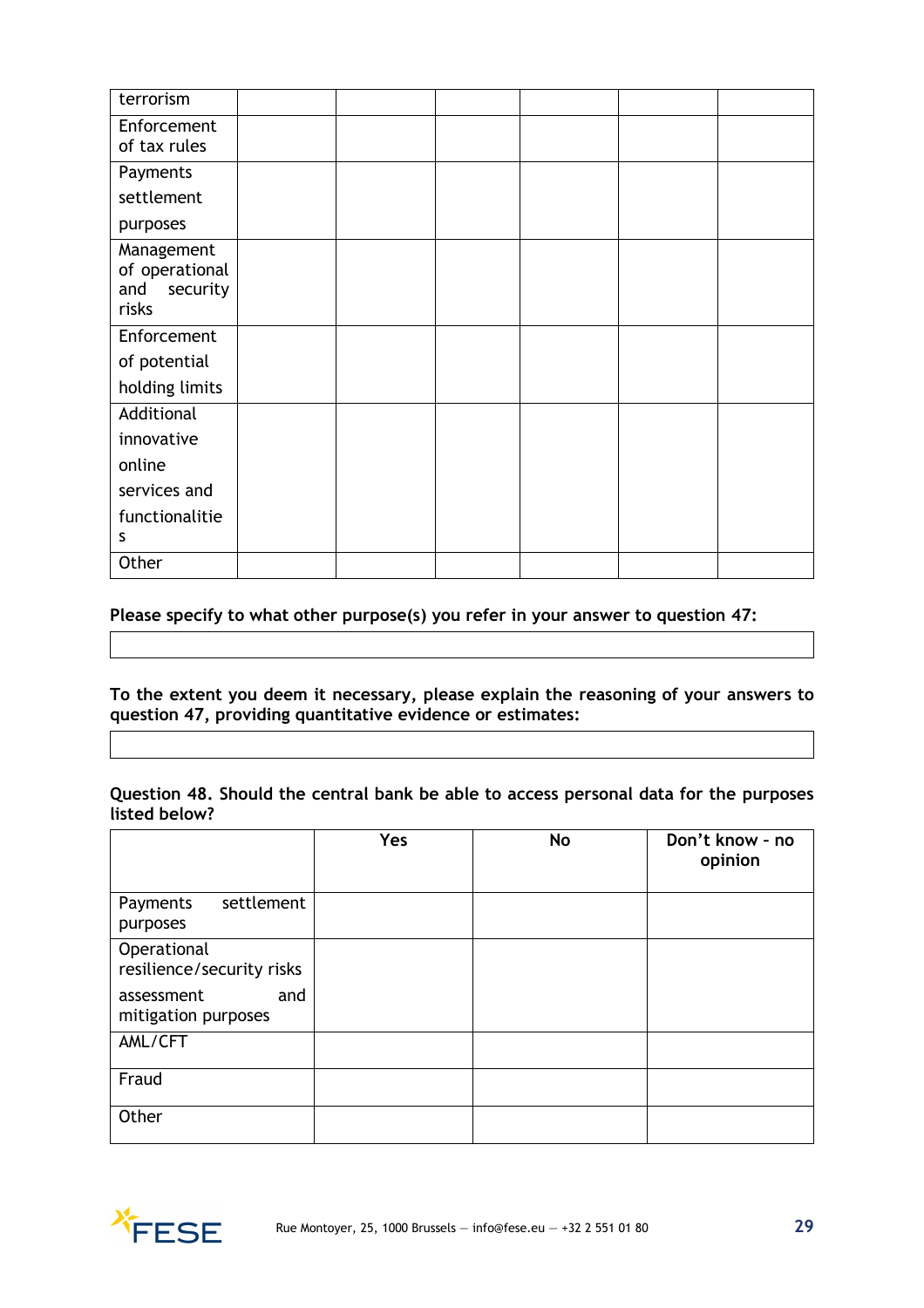**Please specify to what other purpose(s) you refer in your answer to question 48:**

**To the extent you deem it necessary, please explain the reasoning of your answers to question 48, providing quantitative evidence or estimates:**

**Question 49. Should users of a digital euro have the possibility to 'opt-in' and allow their personal data and payments transaction data to be used for commercial purposes, for example to receive additional services from intermediaries?**

- ☐Yes
- ☐No

☐Don't know / no opinion / not applicable

**To the extent you deem it necessary, please explain the reasoning of your answers to question 49, providing quantitative evidence or estimates:**

#### **7. INTERNATIONAL PAYMENTS WITH A DIGITAL EURO**

**50. How desirable would it be that the digital euro is available for the following users and use cases?**

Please rate each use case from 1 to 5

|                                                                                       | 1                  | $\overline{2}$               | $\overline{\mathbf{3}}$ | $\overline{\mathbf{4}}$ | 5                   | Don't                                     |
|---------------------------------------------------------------------------------------|--------------------|------------------------------|-------------------------|-------------------------|---------------------|-------------------------------------------|
|                                                                                       | (not<br>important) | (rather<br>not<br>important) | (neutral)               | (rather<br>important)   | (very<br>important) | know - No<br>opinion<br>Not<br>applicable |
| Euro<br>area<br>(EA)<br>residents<br>and intra EA<br>payments                         |                    |                              |                         |                         |                     |                                           |
| Non-resident<br>visitors<br>to<br>EA<br>the<br>(tourism<br>dimension)                 |                    |                              |                         |                         |                     |                                           |
| Selected<br>non-EA<br>residents for<br>trade<br>purposes<br>third<br>with<br>counties |                    |                              |                         |                         |                     |                                           |
| All<br>international<br>retail                                                        |                    |                              |                         |                         |                     |                                           |

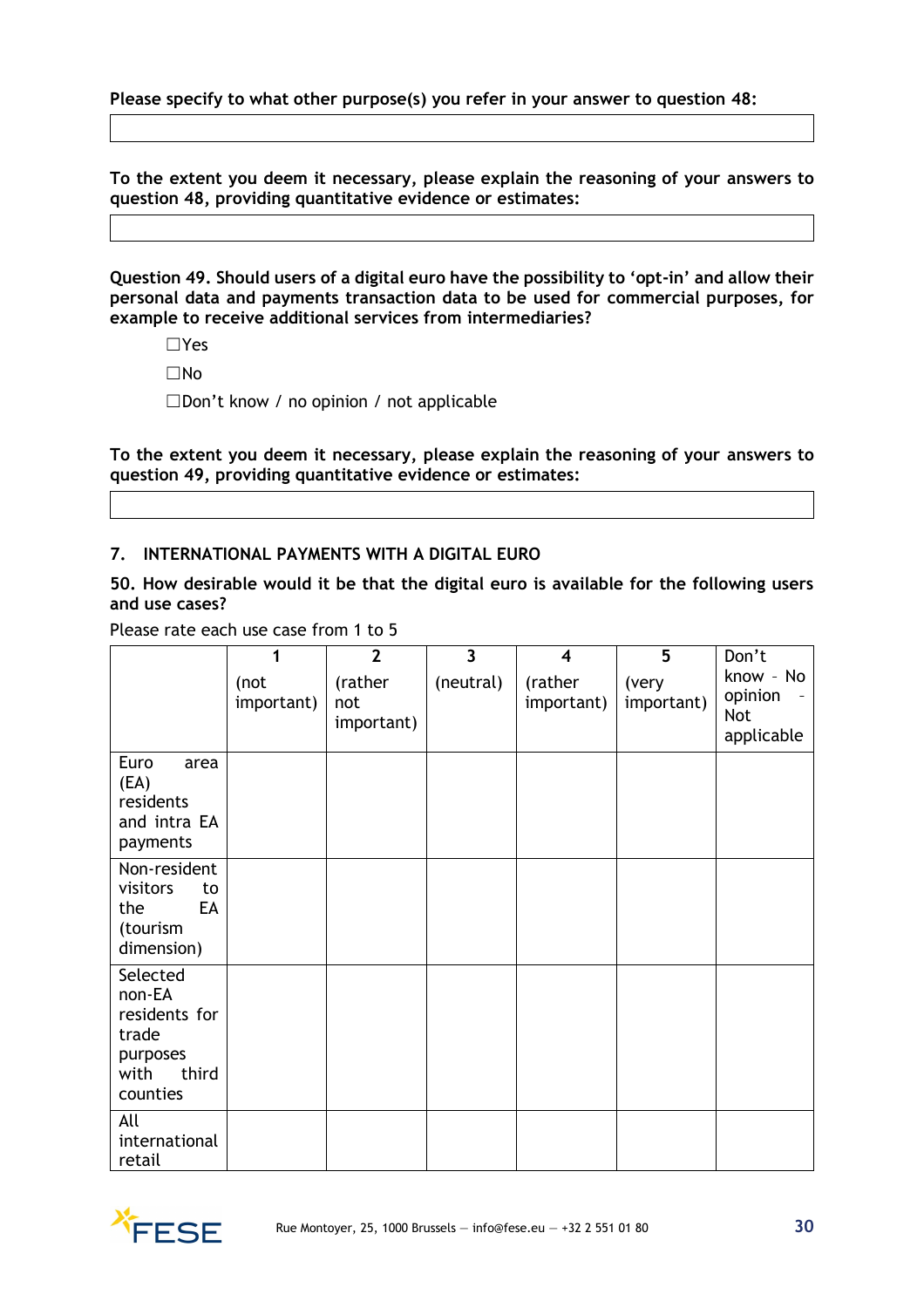| transactions<br>with third<br>countries |  |   |  |  |
|-----------------------------------------|--|---|--|--|
| without                                 |  |   |  |  |
| limits<br>on                            |  |   |  |  |
| residency<br>and                        |  |   |  |  |
| geography of                            |  |   |  |  |
| transactions<br>(trade                  |  |   |  |  |
| dimension)                              |  |   |  |  |
| Other                                   |  | X |  |  |

Please specify to what other aspect(s) you refer in your answer to question 50:

Following the aspiration to establish independent and globally competitive structures that support the growth contribution capacity of capital markets and make the EU more attractive for investments, we already have considered the European Commission's initiative to strengthen the international role of the euro as a significant contribution.

We strongly believe that stable, efficient, and independent financial market infrastructures are indispensable to foster sustainable economic growth and increase the attractiveness of the EU for international investment.

In this regard, one element to further strengthen the international role of the euro could be the development of a digital euro by the European Central Bank in cooperation with the national central banks.

Please specify to the extent you deem it necessary, please explain your reasoning and provide quantitative evidence or estimates.

#### **51. If the digital euro is available for EU citizens living outside of the euro area, how do you assess the impact (risks) of the following aspects in these non-euro-area Member States?**

Please rate each aspects from 1 to 5, 1 standing for 'no negative impact/ increase in risk' and 5 for 'very significant negative impact/increase in risk'.

|                                | 4 | $\overline{2}$ | 3 | 4 | 5 | Don't<br>know - No<br>opinion<br>$\overline{\phantom{a}}$<br>Not<br>applicable |
|--------------------------------|---|----------------|---|---|---|--------------------------------------------------------------------------------|
| Financial<br>disintermediation |   |                |   |   |   |                                                                                |
| Financial<br>Stability         |   |                |   |   |   |                                                                                |
| Monetary<br>autonomy           |   |                |   |   |   |                                                                                |
| Capital<br>movements           |   |                |   |   |   |                                                                                |